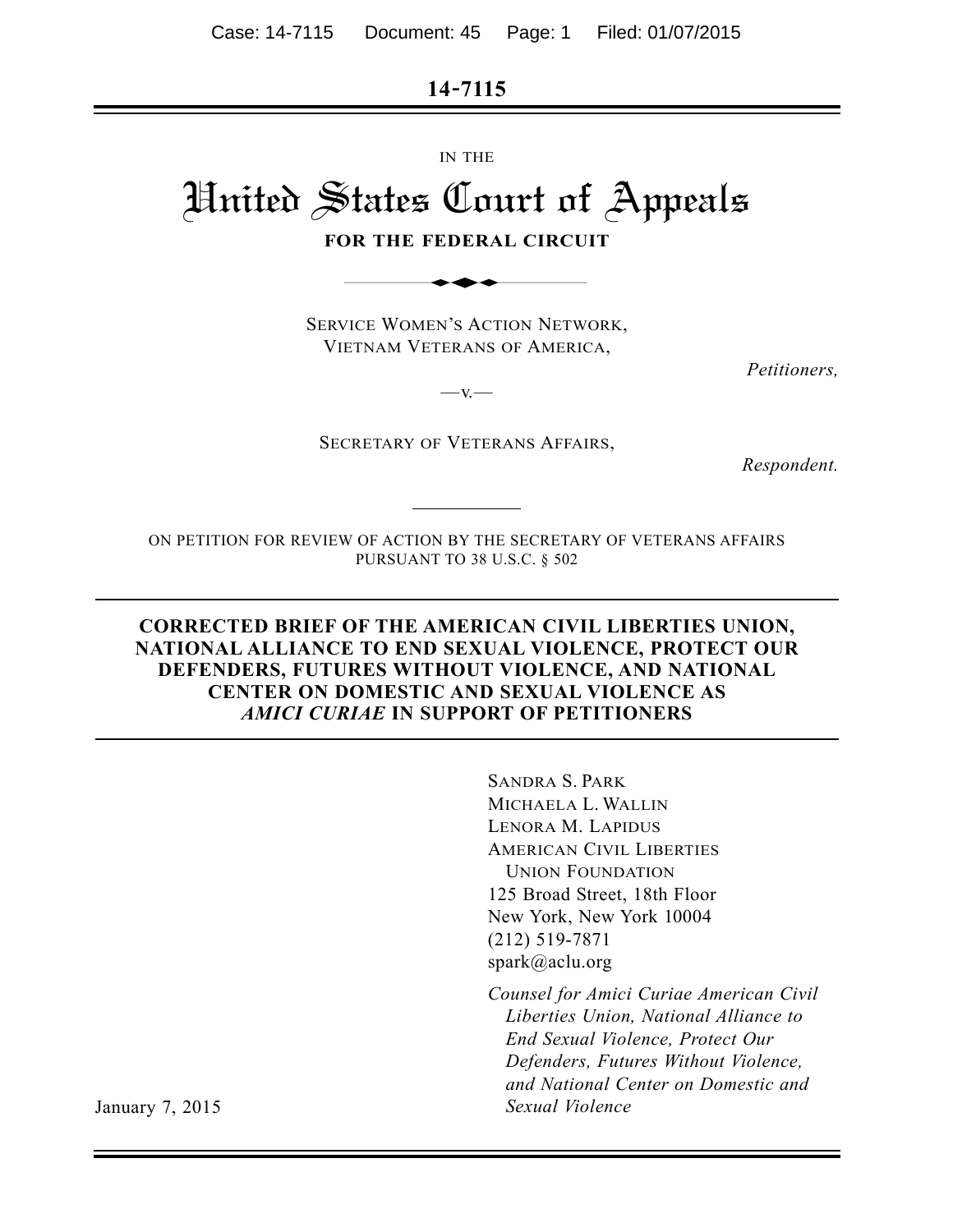## **UNITED STATES COURT OF APPEALS FOR THE FEDERAL CIRCUIT**

*Service Women's Action Network, et al. v. Secretary of Veterans Affairs*

# No. 14-7115

# **CERTIFICATE OF INTEREST**

Counsel for Amici Curiae, American Civil Liberties Union et al., certifies:

- 1. The full name of every party or amicus represented by me is: **American Civil Liberties Union, National Alliance to End Sexual Violence, Protect Our Defenders, Futures Without Violence, National Center on Domestic and Sexual Violence**
- 2. The name of the real party in interest (if the party named in the caption is not the real party in interest) represented by me is: **Not applicable**
- 3. All parent corporations and any publicly held companies that own 10 percent or more of the stock of the amici curiae represented by me are: **None**
- 4. The names of all law firms and the partners or associates that appeared for the party or amicus now represented by me in the trial court or agency or are expected to appear in this court are: **None of the amici curiae appeared before the agency. Before this court: Sandra S. Park, Lenora M. Lapidus, Michaela Wallin, American Civil Liberties Union Foundation**

January 7, 2015 /s/ *Sandra S. Park* Date Signature of counsel Sandra S. Park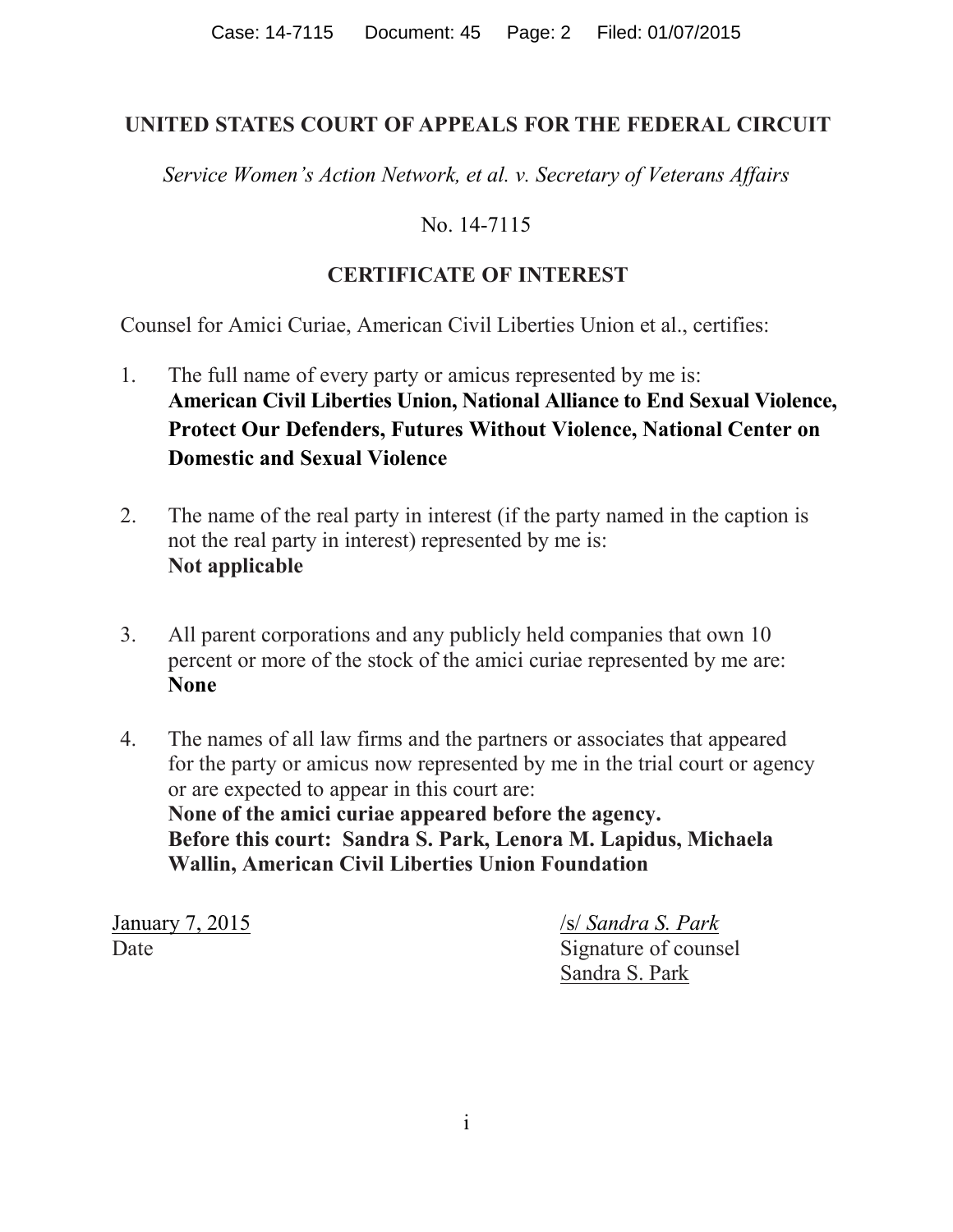# **TABLE OF CONTENTS**

| STATEMENT OF CASE AND SUMMARY OF ARGUMENT2                                                                                                                                |    |
|---------------------------------------------------------------------------------------------------------------------------------------------------------------------------|----|
| <b>ARGUMENT.</b>                                                                                                                                                          |    |
| I. ON ITS FACE, § 3.304(F)(5) IMPOSES A HIGHER EVIDENTIARY<br>STANDARD ON MILITARY SEXUAL TRAUMA (MST) SURVIVORS<br>THAT IS BASED ON DISCREDITED STEREOTYPES ABOUT SEXUAL |    |
| A. In requiring corroborating evidence beyond the veteran's lay-testimony for<br>MST claimants but not for other veterans, $\S$ 3.304(f)(5) presumes                      |    |
| The types of corroborating evidence listed in $\S 3.304(f)(5)$ are based on<br><b>B.</b><br>rape myths that establish additional, arbitrary hurdles to                    | 14 |
| AS APPLIED, SECTION 3.304(F)(5) LEADS TO INCONSISTENT,<br>$\Pi$ .<br>BIASED, AND ARBITRARY ADJUDICATIONS OF BENEFITS CLAIMS                                               |    |
| Section 3.304(f) authorizes extensive discretion in weighing evidence that<br>A.<br>has resulted in an unacceptable degree of arbitrariness in claims                     |    |
| B. Evidence of inconsistent adjudications based on stereotypes about<br>survivors undermines VA's claim that failures to consider acceptable                              |    |
| III. THE VA'S DENIAL OF THE PETITION AND CONTINUED<br>ENFORCEMENT OF § 3.304(F) VIOLATES THE EQUAL PROTECTION                                                             |    |
|                                                                                                                                                                           |    |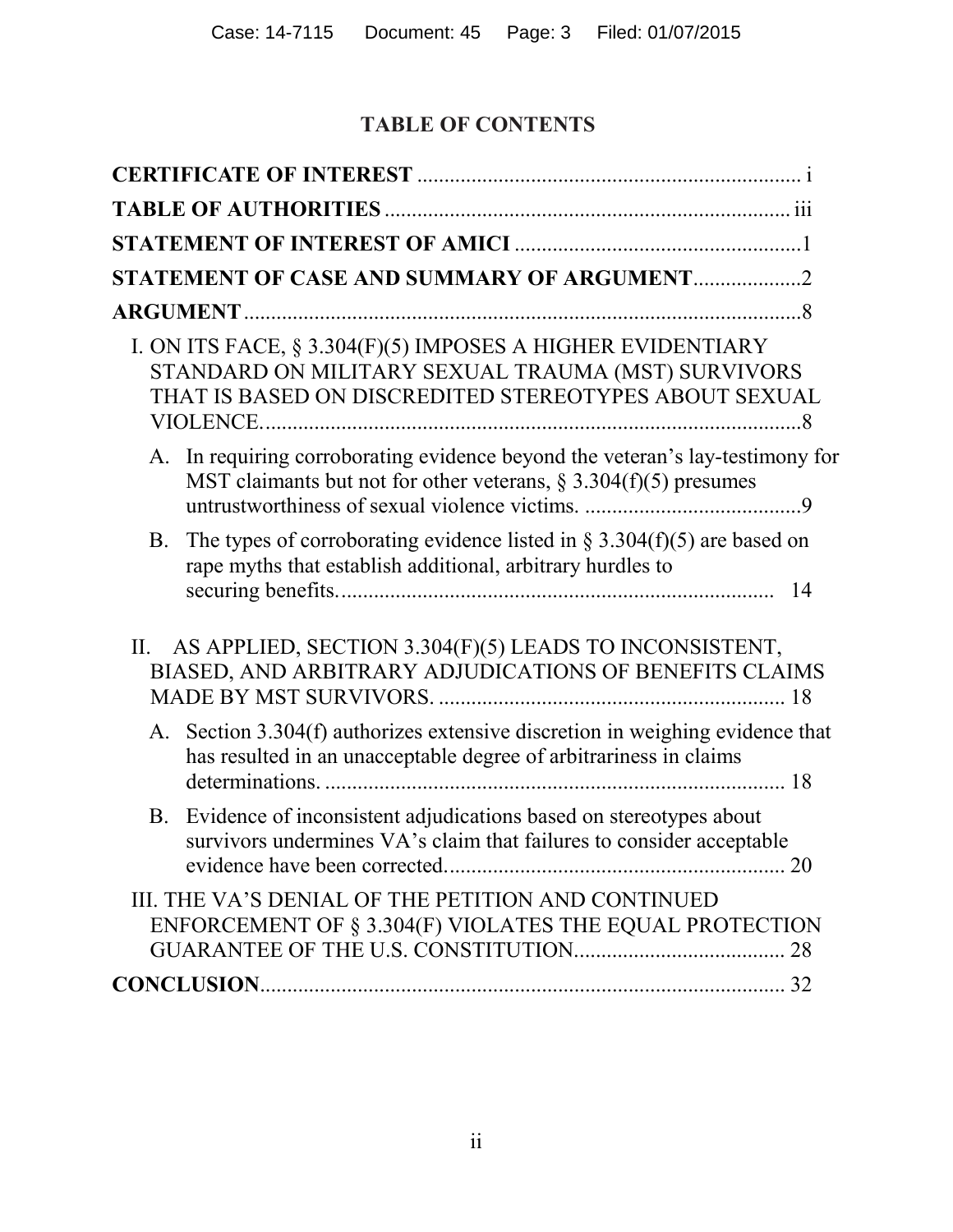# **TABLE OF AUTHORITIES**

<span id="page-3-0"></span>

| Cases<br>Acevedo v. Shinseki,                                           |  |
|-------------------------------------------------------------------------|--|
| $AYv.$ Shinseki,                                                        |  |
| AZ v. Shinseki,                                                         |  |
| AZ v. Shinseki, No. 10-2393, 2011 WL 5970973 (Vet. App. Nov. 28, 2011), |  |
| Balistreri v. Pacifica Police Dep't,                                    |  |
| Bd. Vet. App. 1214746,                                                  |  |
| Bd. Vet. App. 1216676,                                                  |  |
| Bd. Vet. App. 1218474,                                                  |  |
| Bd. Vet. App. 1221324,                                                  |  |
| Bedford Cnty. Mem'l Hosp. v. Health & Human Servs.,                     |  |
| Disabled Am. Veterans v. Sec'y of Veterans Affairs,                     |  |
| FCC v. NextWave Pers. Commc'ns Inc.,                                    |  |
| Hynson v. City of Chester Legal Dep't,                                  |  |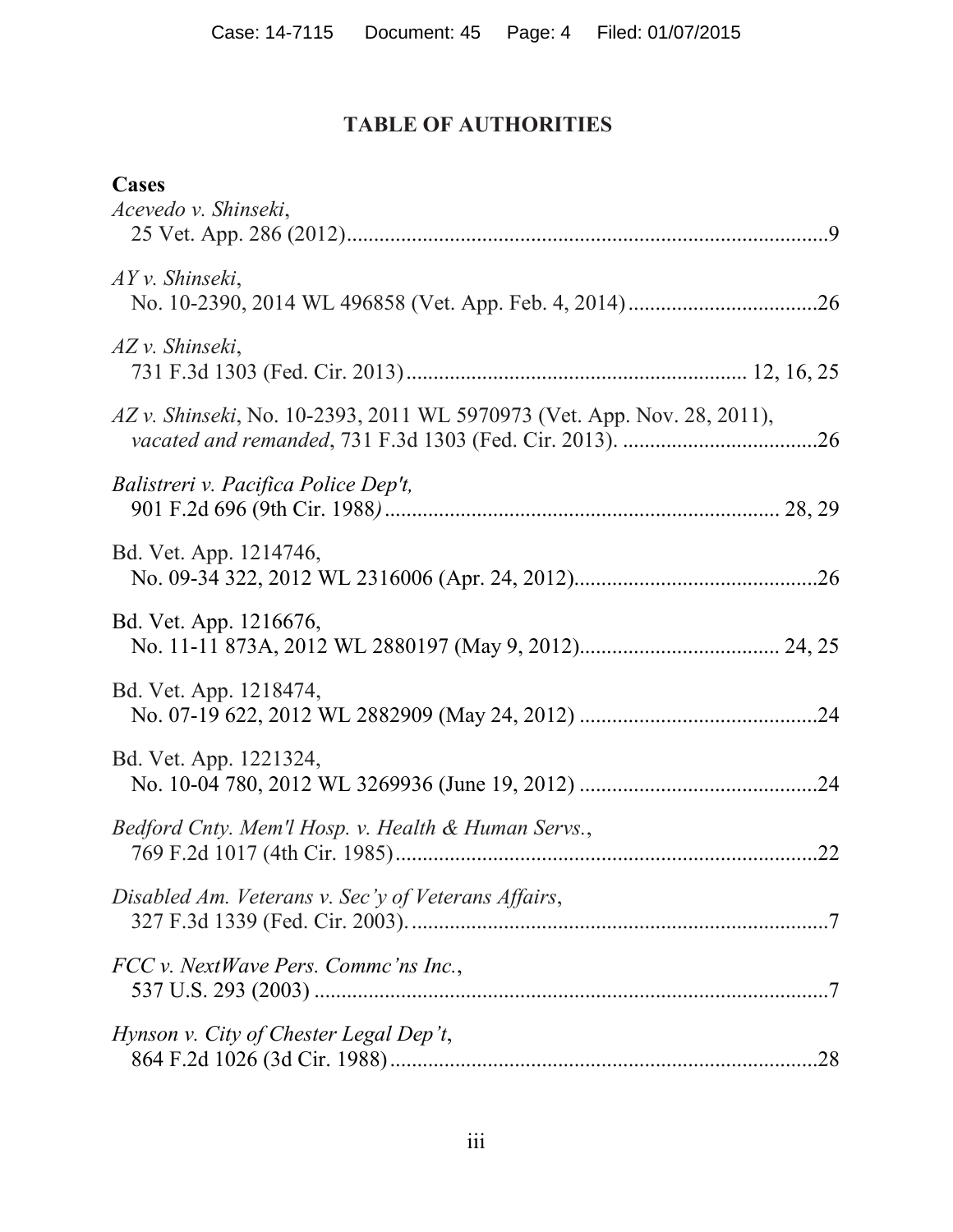| Mortg. Investors Corp. of Ohio v. Gober,                                                           |  |
|----------------------------------------------------------------------------------------------------|--|
| Motor Vehicle Mfrs. Ass'n of U.S., Inc. v. State Farm Mut. Auto. Ins. Co.,                         |  |
| Navarro v. Block,<br>72 F.3d 712 (9th Cir. 1995), as amended on denial of reh'g (9th Cir. Jan. 12, |  |
| Paralyzed Veterans of Am. v. Sec'y of Veterans Affairs,                                            |  |
| Patton v. West,                                                                                    |  |
| Penobscot Air Servs., Ltd. v. FAA,                                                                 |  |
| Reedy v. Evanson,                                                                                  |  |
| Smith v. City of Elyria,                                                                           |  |
| Thurman v. City of Torrington,                                                                     |  |
| United States v. Armstrong,                                                                        |  |
| United States v. Virginia,                                                                         |  |
| Watson v. City of Kansas City, Kan.,                                                               |  |
| $YR$ v. West,                                                                                      |  |
| <b>Statutes and Regulations</b>                                                                    |  |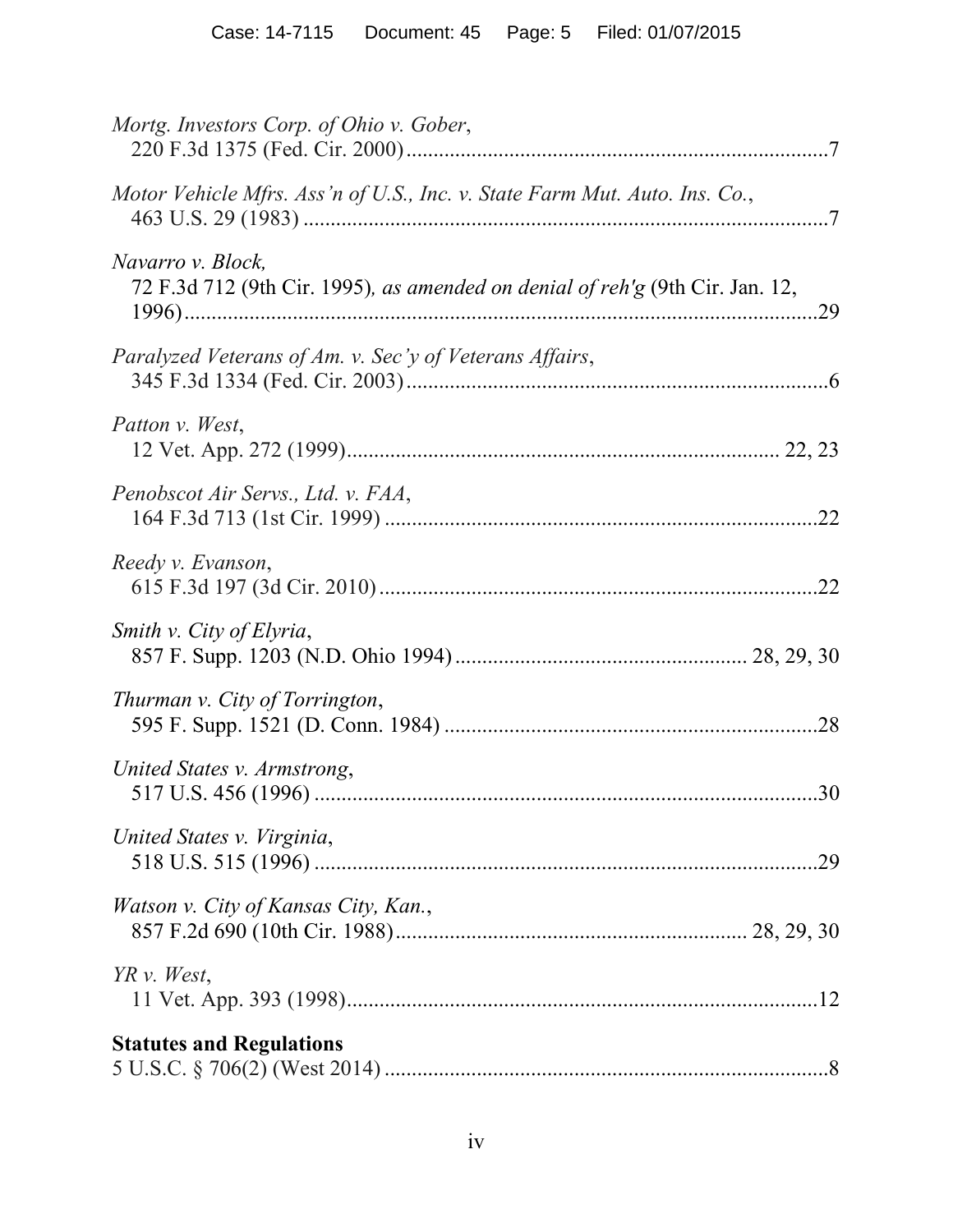| .27                                                                                                                                                                                                                                                              |
|------------------------------------------------------------------------------------------------------------------------------------------------------------------------------------------------------------------------------------------------------------------|
|                                                                                                                                                                                                                                                                  |
|                                                                                                                                                                                                                                                                  |
|                                                                                                                                                                                                                                                                  |
|                                                                                                                                                                                                                                                                  |
| HUD Programs: Violence Against Women Act Conforming Amendments,                                                                                                                                                                                                  |
| <b>Other Authorities</b><br>Ann Burgess & Lynda Holmstrom, Adaptive Strategies and Recovery from<br>Rape,                                                                                                                                                        |
| David Lisak, et al., False Allegations of Sexual Assault: An Analysis of Ten<br>Years of Reported Cases,                                                                                                                                                         |
| Deborah Yaeger et al., DSM-IV Diagnosed Posttraumatic Stress Disorder in<br>Women Veterans with and Without Military Sexual Trauma,                                                                                                                              |
| Def. Task Force on Sexual Assault in the Military Servs., Report of the Defense<br>Task Force on Sexual Assault in the Military Services (2009)11                                                                                                                |
| Dep't of Defense, Dep't of Defense Annual Report on Sexual Assault in the                                                                                                                                                                                        |
| Dep't of Veterans Affairs Office of Inspector Gen., Review of Combat Stress in<br>Women Veterans Receiving VA Health Care and Disability Benefits (2010)31                                                                                                       |
| Hearing Examining Sexual Assaults in the Military Before the U.S. Senate<br>Armed Services Subcomm. on Personnel,<br>113th Cong., (2013) (testimony of Brian K. Lewis, Former Petty Officer<br>Third Class, U.S. Navy and Board Member, Protect Our Defenders)20 |
| Inst. of Med. and Nat'l Research Council of the Nat'l Academies et al., <i>PTSD</i>                                                                                                                                                                              |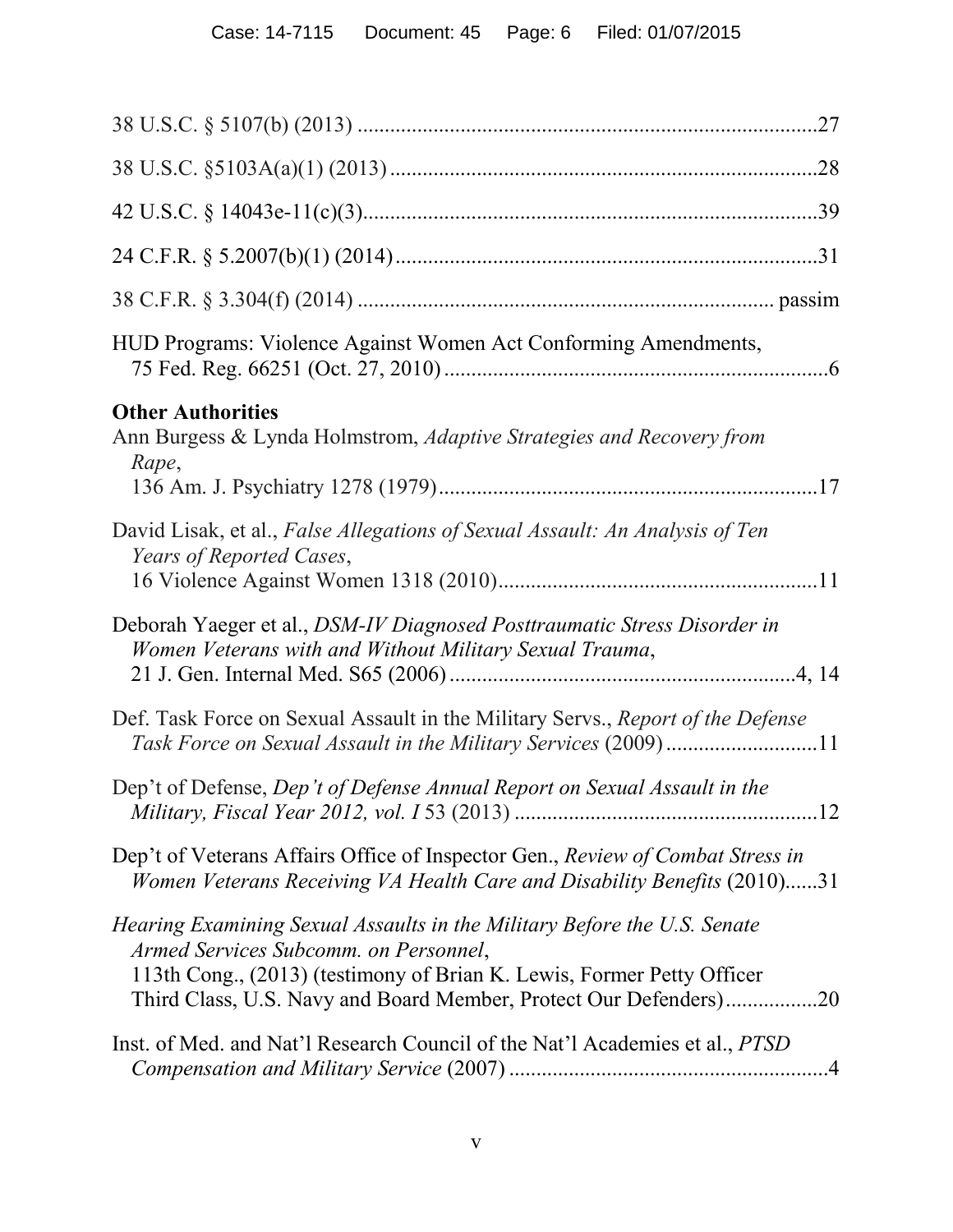| Jennifer C. Schingle, A Disparate Impact on Female Veterans: The Unintended<br>Consequences of Veterans Affairs Regulations Governing the Burdens of<br>Proof for Post Traumatic Stress Disorder Due to Combat and Military Sexual<br>Trauma, |
|-----------------------------------------------------------------------------------------------------------------------------------------------------------------------------------------------------------------------------------------------|
|                                                                                                                                                                                                                                               |
| Julie Goldscheid, Rethinking Civil Rights and Gender Violence,<br>.28                                                                                                                                                                         |
| Kimberley A. Lonsway & Louise F. Fitzgerald, Rape Myths In Review,                                                                                                                                                                            |
| Linda E. Ledray, U.S. Dep't of Justice, Office for Victims of Crime, Sexual<br>Assault Nurse Examiner (SANE) Development and Operation Guide (1999)17                                                                                         |
| Maureen Murdoch et al., Function and Psychiatric Symptoms Among Military<br>Men and Women Exposed to Sexual Stressors, 172 Military Med. 718 (2007) 3                                                                                         |
| Maureen Murdoch et al., Gender Differences in Service Connection for PTSD,                                                                                                                                                                    |
| Michelle J. Anderson, Diminishing the Legal Impact of Negative Social<br>Attitudes Toward Acquaintance Rape Victims,                                                                                                                          |
| Michelle J. Anderson, The Legacy of the Prompt Complaint Requirement,<br>Corroboration Requirement, and Cautionary Instructions on Campus Sexual<br>Assault,                                                                                  |
|                                                                                                                                                                                                                                               |
| Nina Sayer et al., A Qualitative Study of U.S. Veterans' Reasons for Seeking<br>Department of Veterans Affairs Disability Benefits for Posttraumatic Stress                                                                                   |
| Note, The Rape Corroboration Requirement: Repeal Not Reform,                                                                                                                                                                                  |
| Patricia L. Fanflik, Nat'l Dist. Attorneys Ass'n, Victim Responses to Sexual                                                                                                                                                                  |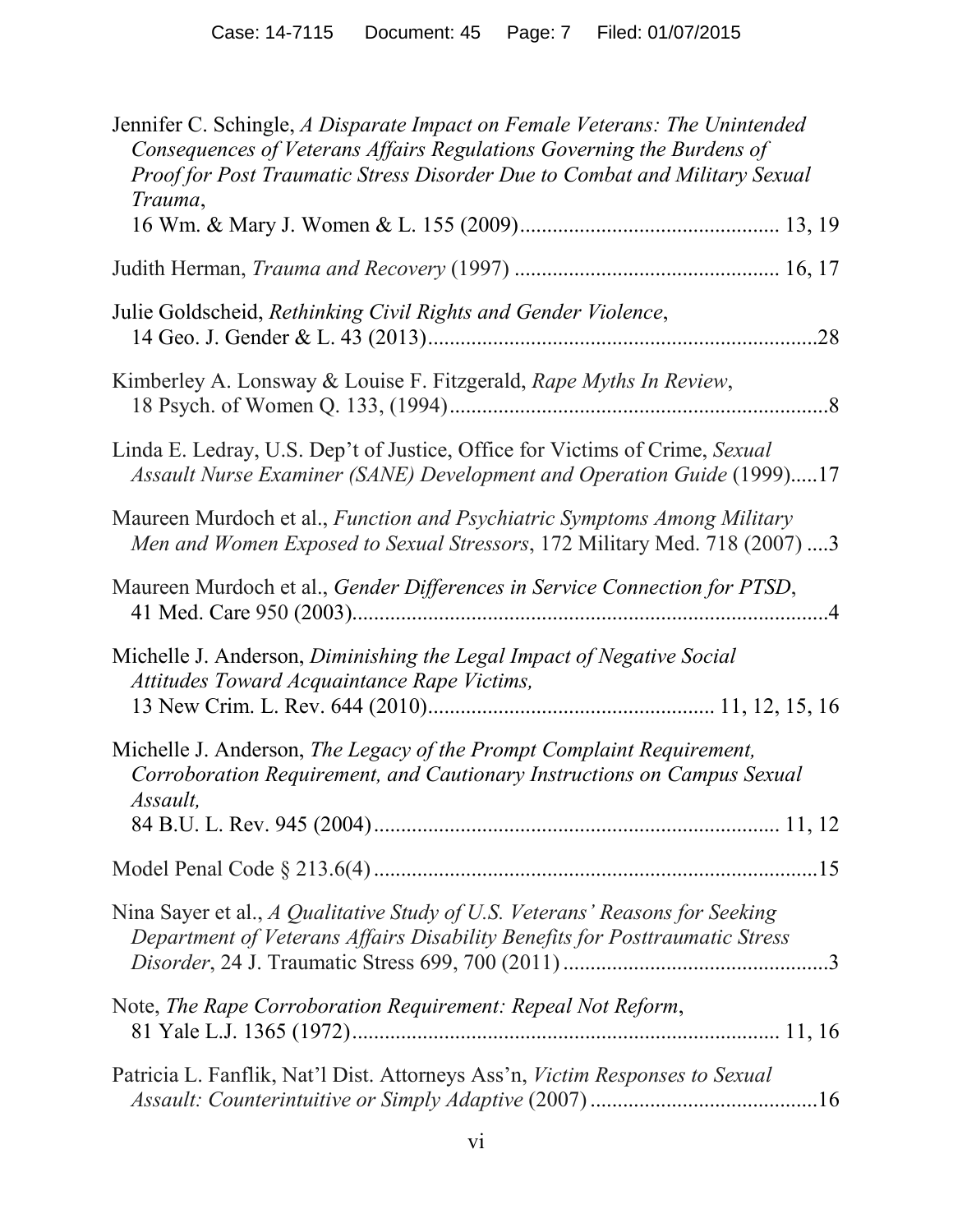| Patricia Tjaden & Nancy Thoennes, U.S. Dep't of Justice, <i>Extent, Nature, and</i><br>Consequences of Rape Victimization: Findings from the National Violence |    |
|----------------------------------------------------------------------------------------------------------------------------------------------------------------|----|
| Sir Matthew Hale, <i>Historia Placitorum Coronae: The History of the Pleas of</i>                                                                              |    |
| U.S. Dep't of Justice, Civil Rights Div., <i>Investigation of the Missoula Police</i>                                                                          | 29 |
| U.S. Dep't of Justice, Civil Rights Div., <i>Investigation of the New Orleans</i>                                                                              | 29 |
| U.S. Dep't of Justice, Civil Rights Div., <i>Investigation of the Puerto Rico Police</i>                                                                       | 29 |
| VA Adjudication Procedure Manual M21-1 (Feb. 20, 1996)12                                                                                                       |    |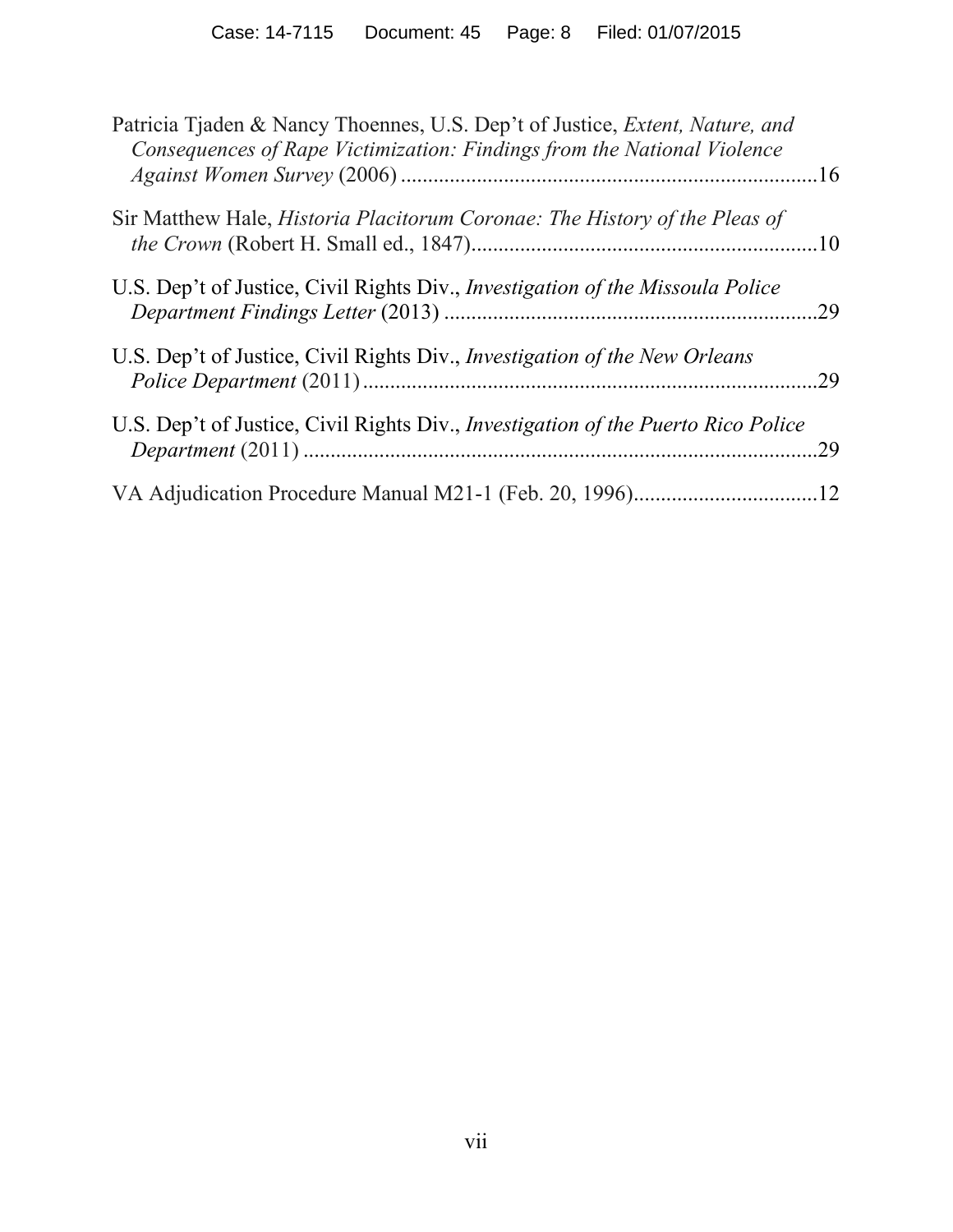#### **STATEMENT OF INTEREST OF AMICI**

<span id="page-8-0"></span>The American Civil Liberties Union (ACLU) is a nationwide, nonprofit, nonpartisan organization with more than 500,000 members dedicated to the principles of liberty and equality embodied in the U.S. Constitution. The ACLU Women's Rights Project works to address civil liberties issues affecting women and girls, such as holding governments accountable for addressing gender-based violence and challenging discrimination faced by survivors, including veterans.

The National Alliance to End Sexual Violence (NAESV) is the voice in Washington for the 56 state and territorial sexual assault coalitions and 1300 local rape crisis centers working to end sexual violence and support survivors. NAESV is concerned about the impact of the VA's regulation on access to vital compensation for veteran sexual assault survivors.

Protect Our Defenders honors, supports, and gives voice to the brave women and men in uniform who have been sexually assaulted during service, and seeks to reform the military systems which consistently fail them. This failure often leaves survivors with little to no proof of a traumatizing assault and should not preclude them from receiving vital care and support they have earned through their service.

Futures Without Violence is a national nonprofit organization that has worked for over thirty years to prevent and end violence against women and children around the world. Futures Without Violence has a particular interest in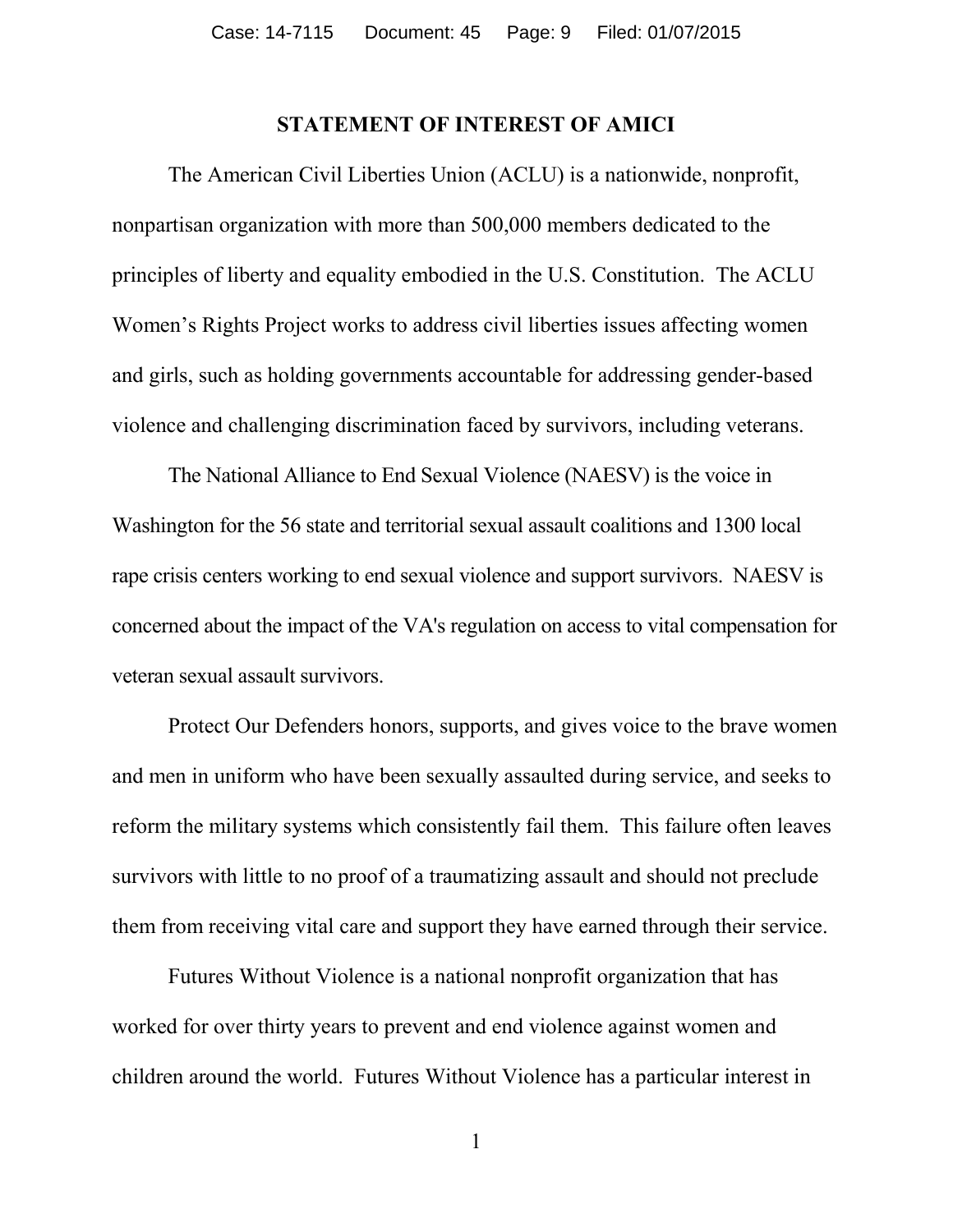ensuring that survivors of military sexual trauma have access to benefits that provide critical services and support without facing discriminatory evidentiary burdens.

The National Center on Domestic and Sexual Violence provides customized training and consulting, influences policy and promotes collaboration with the goal of ending violence. NCDSV hears from many victims of military sexual assault who struggle to obtain VA benefits and fully endorses this effort to improve the process for considering PTSD disability claims.

Pursuant to Rule 29(a), *amici* inform the Court that all parties have consented to the filing of this brief. *Amici* also confirm, pursuant to Rule 29(c)(5), that (a) no counsel to any party authored this brief, in whole or in part; (b) no party or party's counsel contributed money intended to fund preparing or submitting the brief; and (c) no person other than amici and their counsel contributed money intended to fund preparing or submitting this brief.

#### **STATEMENT OF CASE AND SUMMARY OF ARGUMENT**

<span id="page-9-0"></span>The Department of Veterans Affairs (VA) has long recognized its obligations to provide for the well-being of individuals who face devastating impairments as a result of military service, including those veterans who suffer from PTSD. Yet these benefits are not provided equally. Instead, VA's current regulations, in both their text and application, reflect discredited stereotypes about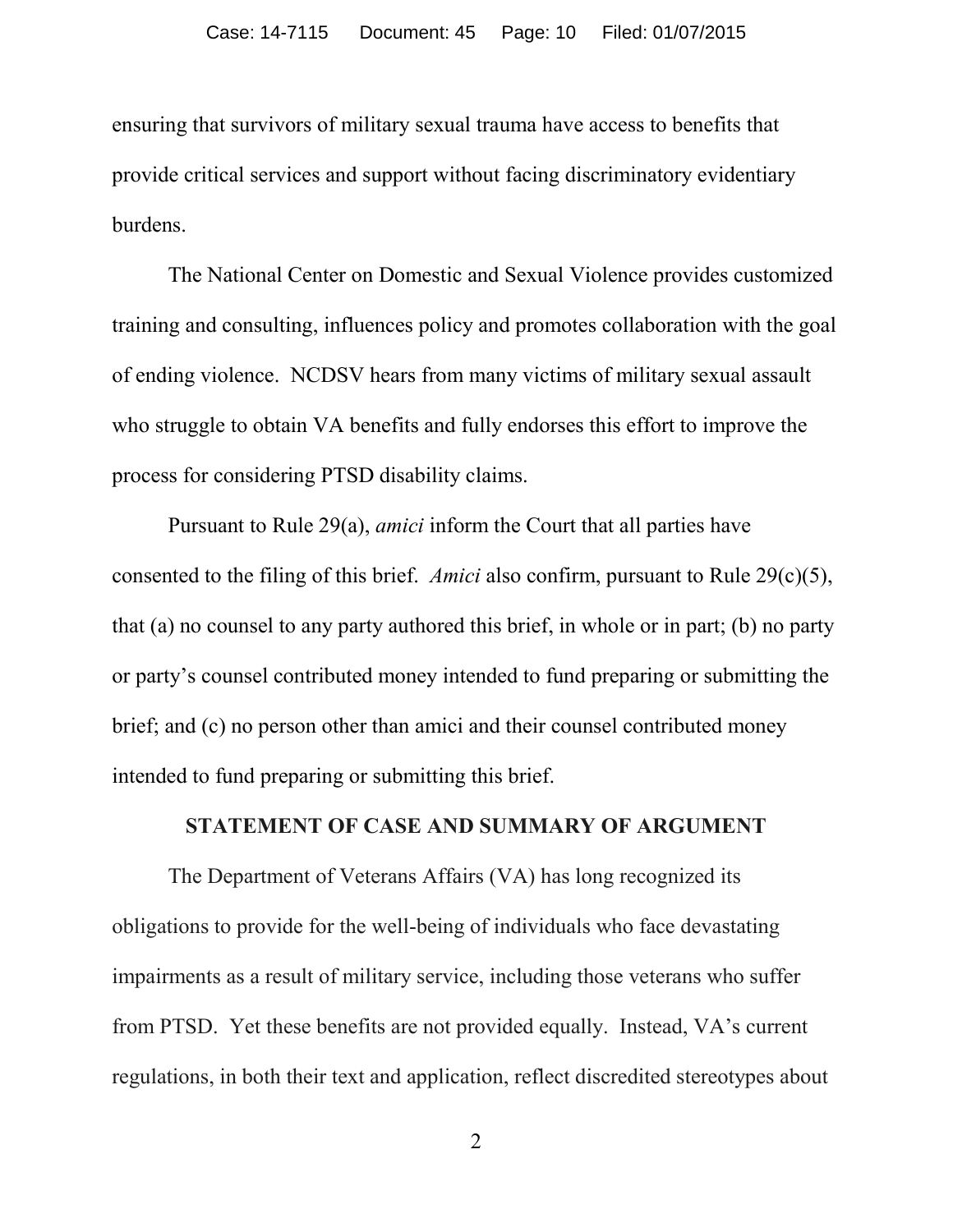sexual assault and impose a heightened and discriminatory burden on survivors of military sexual trauma (MST).

Rape, sexual assault, and sexual harassment are pervasive, enduring problems in the military. VA and the Department of Defense (DoD) have known for decades that sexual violence is prevalent and devastates the lives of servicemembers, veterans, their families, and the military community. One out of every five female veterans and one out of every 100 male veterans who seek healthcare from VA report experiences of MST.  $A309$ <sup>[1](#page-10-0)</sup> While women file only 5% of PTSD-related disability claims, female servicemembers disproportionately experience MST and make up 60-70% of MST-related PTSD disability claims. Nina Sayer et al., *A Qualitative Study of U.S. Veterans' Reasons for Seeking Department of Veterans Affairs Disability Benefits for Posttraumatic Stress Disorder*, 24 J. Traumatic Stress 699, 700 (2011); A176.

MST severely impacts veterans' lives. Survivors often demonstrate markedly poorer overall functioning and higher rates of psychiatric impairment. Maureen Murdoch et al., *Function and Psychiatric Symptoms Among Military Men and Women Exposed to Sexual Stressors*, 172 Military Med. 718, 718, 722-24 (2007). MST is more strongly correlated to PTSD than any other form of trauma, including combat experience. Deborah Yaeger et al., *DSM-IV Diagnosed* 

 $\overline{\phantom{a}}$ 

<span id="page-10-0"></span> $<sup>1</sup>$  Cites to "A\_\_" refer to the administrative record.</sup>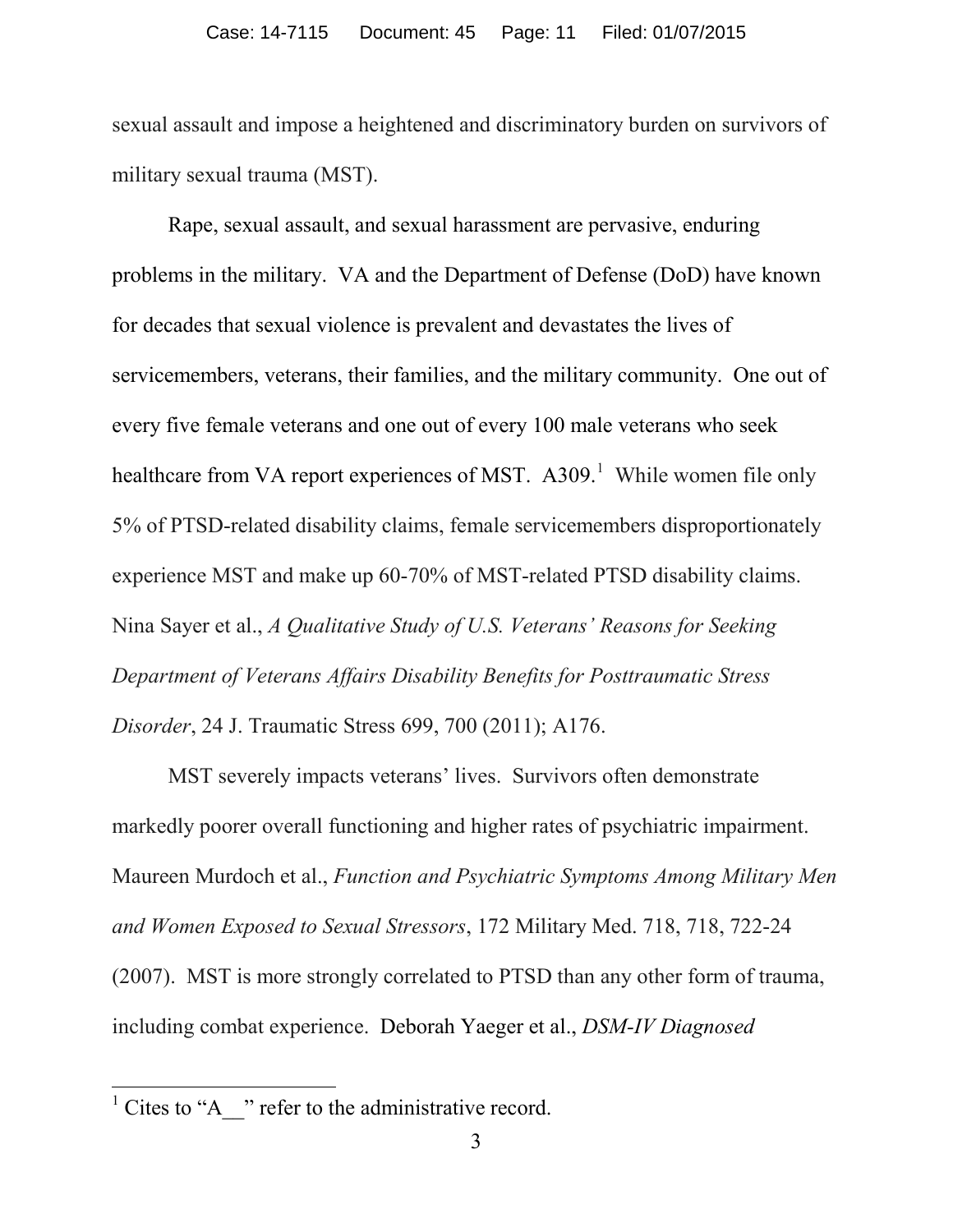*Posttraumatic Stress Disorder in Women Veterans with and Without Military Sexual Trauma*, 21 J. Gen. Internal Med. S65, S67 (2006). Individuals suffering from PTSD can subsequently experience related physical health impairments and severe difficulties maintaining work, social, and family networks. Maureen Murdoch et al., *Gender Differences in Service Connection for PTSD*, 41 Med. Care 950, 957-58 (2003).

Recognizing the need to address the debilitating health conditions that result from military service, VA provides compensation to individuals with servicerelated disabilities. These benefits not only provide needed monetary support, but also can be instrumental to ensuring that veterans attain needed mental health services. *See* Inst. of Med. and Nat'l Research Council of the Nat'l Academies et al., *PTSD Compensation and Military Service* 179-80 (2007) (citing evidence that veterans with PTSD are significantly more likely to access mental-health services after disability benefits are awarded).

However, these benefits are not extended equally. Veterans who submit disability claims based on sexual violence face heightened barriers compared to veterans whose PTSD is based on another stressor. Under 38 C.F.R. § 3.304(f)(5), VA requires corroborating evidence of an incident of sexual violence, along with a medical professional's diagnosis of PTSD and assessment that the condition is connected to the incident. Section 3.304(f)(5) lists examples of corroborating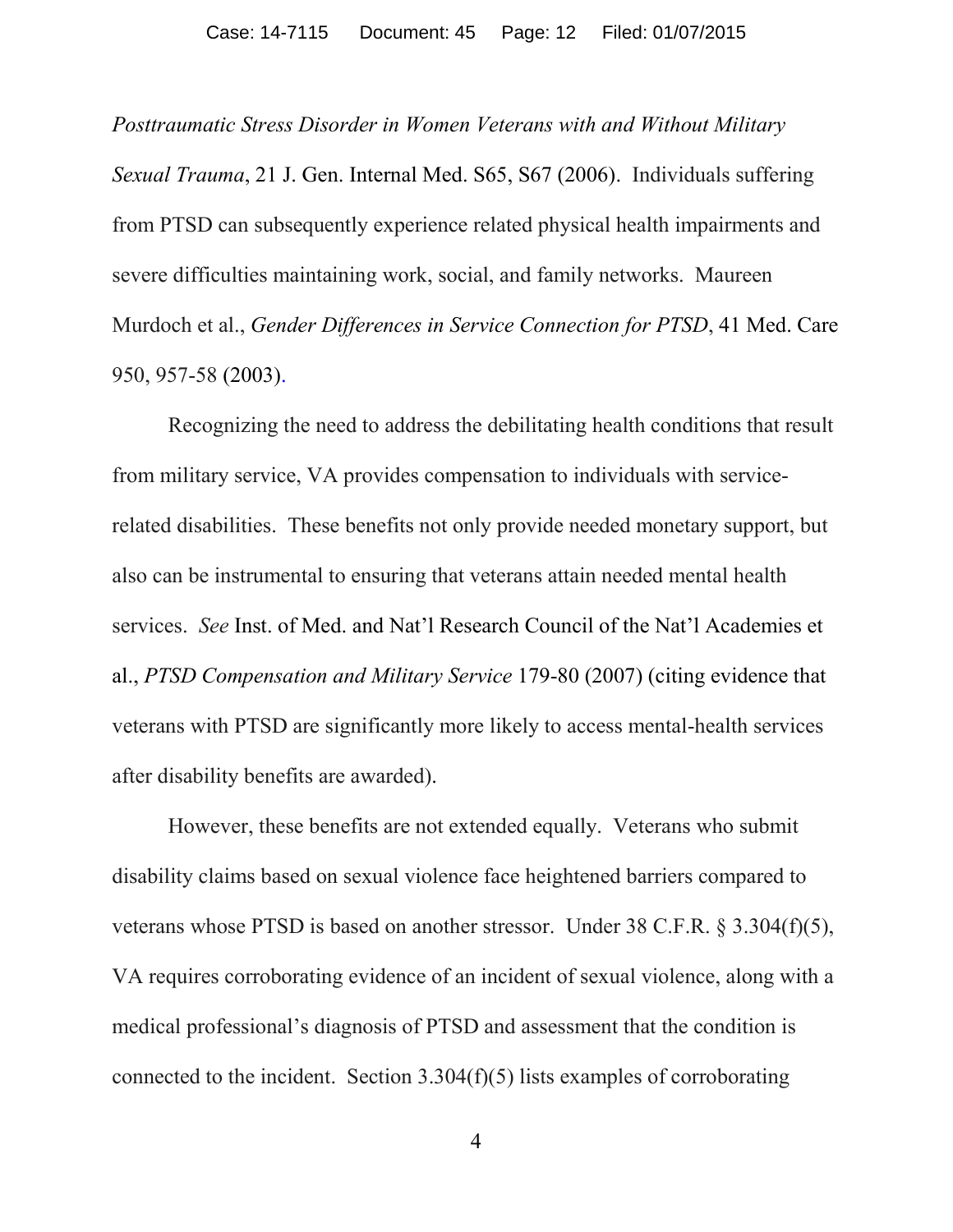evidence, including service records, reports to a third party, or evidence of behavior changes. Yet, because MST survivors respond in different ways and often conceal assault due to threat of retaliation or the retraumatization that accompanies reporting, this evidence often does not exist or is difficult to detect.

Conversely, veterans who claim disability benefits based on PTSD related to other stressors may corroborate the existence of an in-service stressor through their own testimony, also known as lay testimony. Veterans who claim disability based on combat, PTSD diagnosis during service, prisoner of war status, or fear of hostile military action are not required to produce additional extrinsic evidence of a claimed stressor at a particular place and time, so long as their claims are consistent with the places, types, and circumstances of their service. 38 C.F.R. § 3.304(f) (2014). Until recently, veterans who claimed fear of hostile military activity faced a similar evidentiary burden to MST survivors. VA eliminated the requirement for corroboration of the stressor in 2010, because few veterans could prove the specific incident causing the fear of enemy activity through service records. A22.

Despite consensus that this change remedied a grave injustice, A304, VA has been unwilling to extend this standard to MST claims. To *amici*'s knowledge, there is no other federal regulation that requires more evidence from claimants for relief or benefits when their claims are based on sexual violence compared to other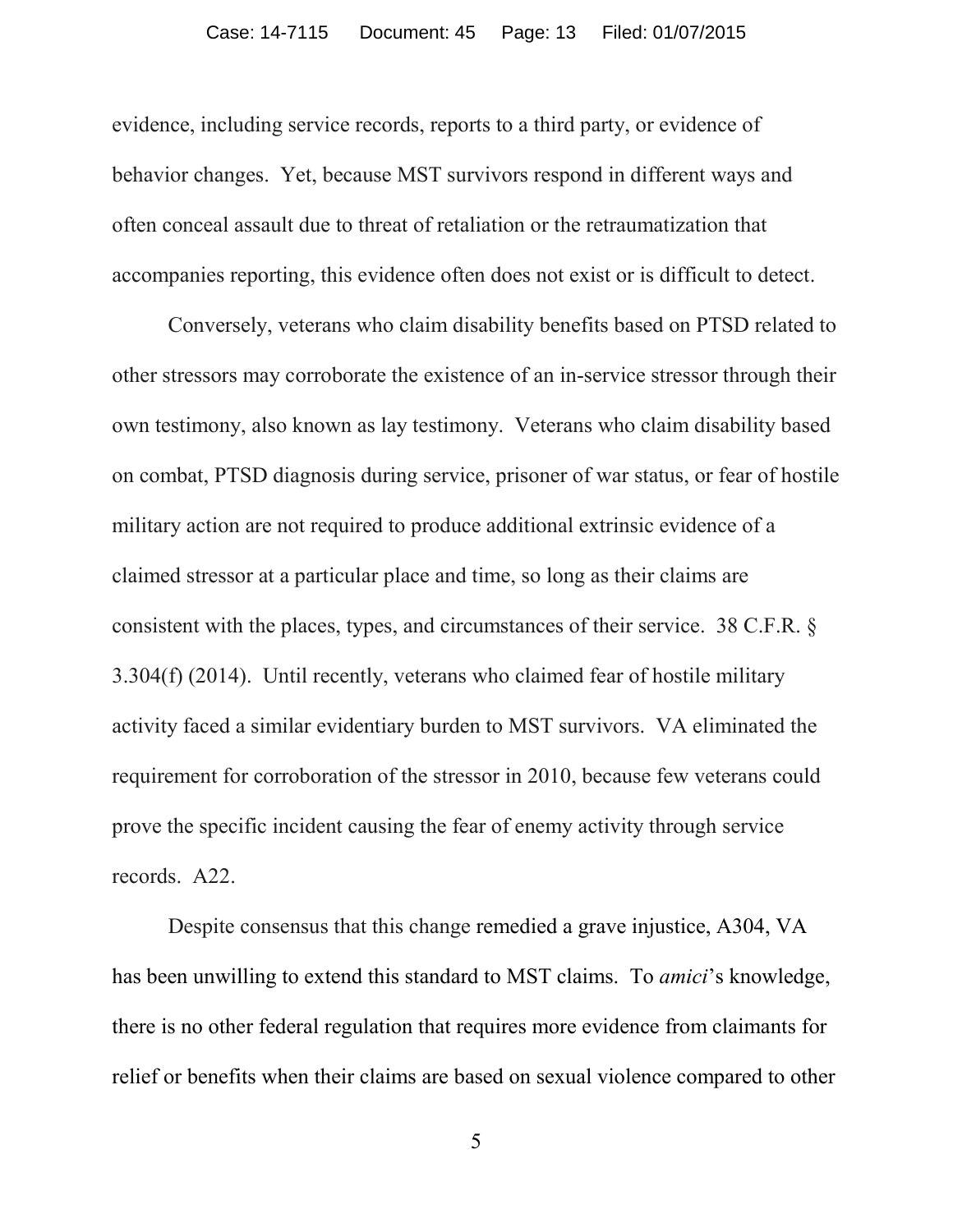grounds. Indeed, even when interpreting a statute that extended new housing protections specifically to victims of sexual violence, the Department of Housing and Urban Development (HUD) concluded that victims could establish eligibility solely based on self-certification of the violence they experienced. HUD Programs: Violence Against Women Act Conforming Amendments, 75 Fed. Reg. 66251, 66251-52 (Oct. 27, 2010).

Following extensive but unsuccessful informal advocacy, the Service Women's Action Network and Vietnam Veterans of America submitted a petition for rulemaking to VA, proposing a rule that would permit survivors' testimony to establish occurrence of the in-service stressor of MST, as long as "a psychiatrist or psychologist confirms that the claimed stressor is adequate to support a diagnosis of a mental health condition and that the veteran's symptoms are related to the claimed stressor, in the absence of clear and convincing evidence to the contrary. . . . " A342. VA denied the petition, and petitioners sought review.

Under the Administrative Procedures Act, this Court must "hold unlawful and set aside agency action" that it finds to be arbitrary, capricious, an abuse of discretion, or not in accordance with law. *See* 5 U.S.C. § 706(2) (West 2014); *see also Paralyzed Veterans of Am. v. Sec'y of Veterans Affairs*, 345 F.3d 1334, 1339 (Fed. Cir. 2003) (quoting 5 U.S.C. § 706(2)). To determine whether an agency's action was improper, the reviewing court must examine the explanation proffered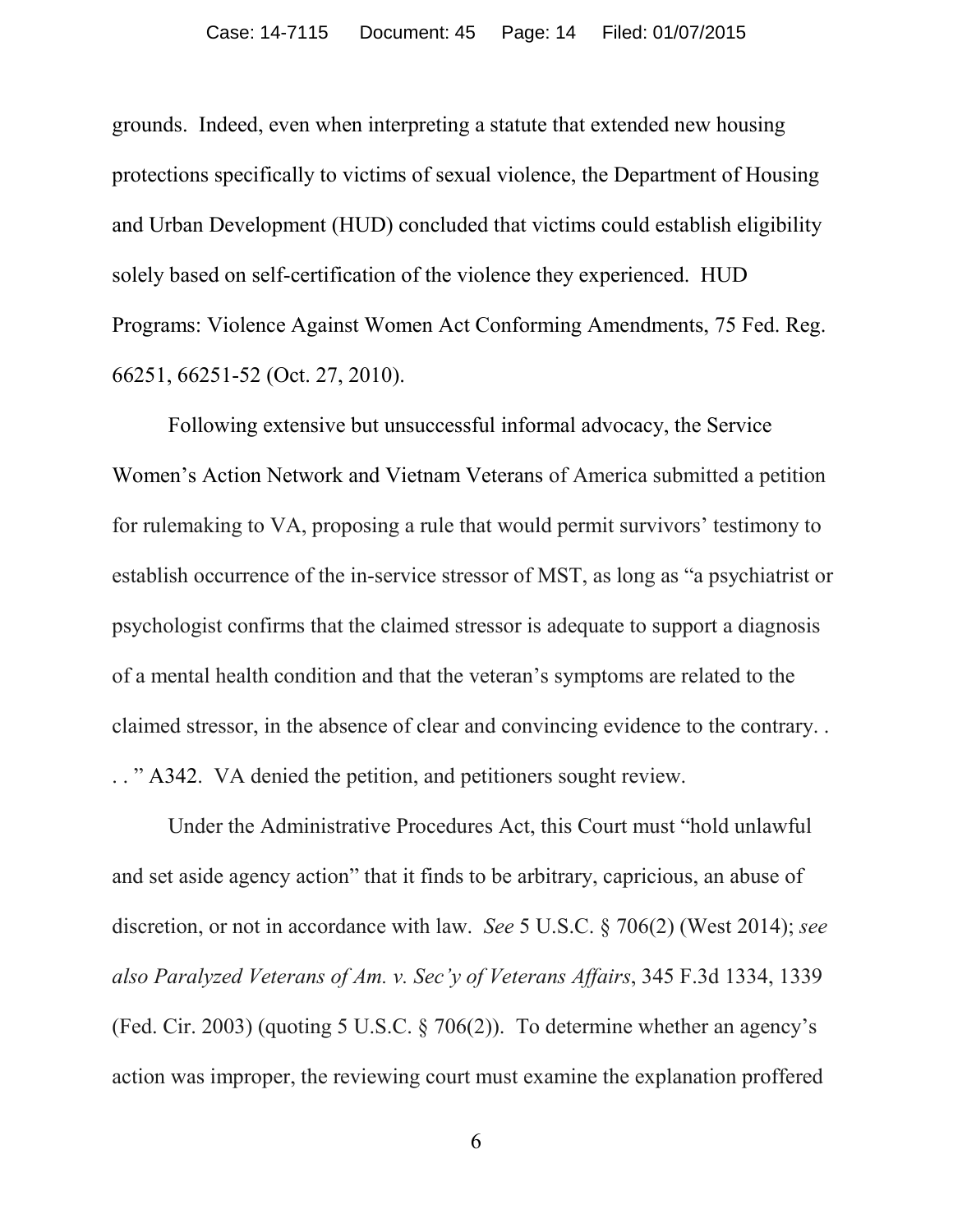by the agency and assess whether it considered the relevant factors for the decision and made no clear error in judgment. *Motor Vehicle Mfrs. Ass'n of U.S., Inc. v. State Farm Mut. Auto. Ins. Co.*, 463 U.S. 29, 43 (1983). Where the contested action is rulemaking, this Court investigates: "(1) whether the rulemaking record supports whatever factual conclusions underlie the rule; (2) whether the policy determinations behind the rule are rational; and (3) whether the agency has adequately explained the basis for its conclusion." *Mortg. Investors Corp. of Ohio v. Gober*, 220 F.3d 1375, 1378 (Fed. Cir. 2000) (citations omitted). Finally, the court must consider whether an agency acted contrary to law and if so invalidate this action*. See, e.g.*, *FCC v. NextWave Pers. Commc'ns Inc.*, 537 U.S. 293, 300- 04 (2003); *Disabled Am. Veterans v. Sec'y of Veterans Affairs*, 327 F.3d 1339, 1346 (Fed. Cir. 2003).

VA supported its denial of the petition with conclusions that are fundamentally flawed. It argued that: VA regulations require corroboration of any service-related stressor that causes PTSD and do not impose an additional burden on MST claimants; the regulation's non-exhaustive list of corroborating evidence addresses difficulties MST survivors face in documenting cases; and prior misapplications of 3.304(f)(5) have been remedied. These assertions ignore how both the text of the rule and its application reflect discredited myths about sexual violence and impose a heightened, unpredictable, and discriminatory burden on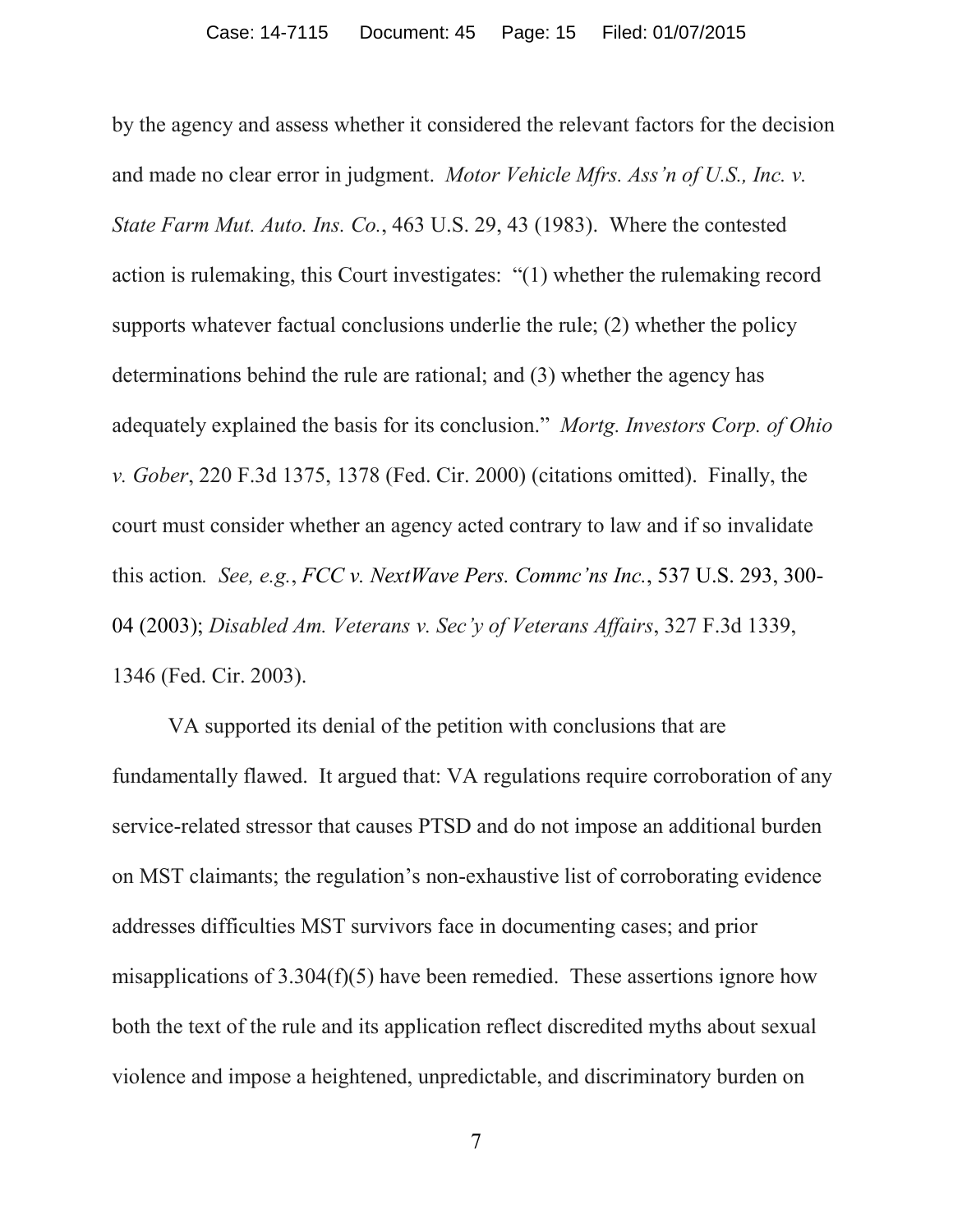MST survivors. As such, VA's denial is not supported by the evidence in the record, fails to consider relevant factors, and results in unlawful sex discrimination.

#### **ARGUMENT**

## <span id="page-15-1"></span><span id="page-15-0"></span>I. ON ITS FACE, 3.304(F)(5) IMPOSES A HIGHER EVIDENTIARY STANDARD ON MST SURVIVORS THAT IS BASED ON DISCREDITED STEREOTYPES ABOUT SEXUAL VIOLENCE.

Historically, many laws and legal responses relating to sexual violence in the U.S. have been rooted in myths about rape. These myths are "attitudes and beliefs that are generally false but are widely and persistently held." Kimberley A. Lonsway & Louise F. Fitzgerald, *Rape Myths In Review*, 18 Psych. of Women Q. 133, 134 (1994). They reflect the legal subordination of women, which included governmental resistance to affording protection against crimes disproportionately committed against them and remedies to survivors. These myths undermine the victim's credibility, excuse the perpetrator's conduct, minimize the occurrence and seriousness of sexual violence, and absolve governments and other institutions from any obligation to respond. They preserve gender-based stereotypes about how sexual assault survivors should – and should not – behave.

The MST-PTSD regulation operates on and spreads several myths or stereotypes about sexual violence. 3.304(f)(5)'s requirement of additional evidence beyond a survivor's lay testimony reflects an overall skepticism of victims' claims and assumption of false reporting. Furthermore, the types of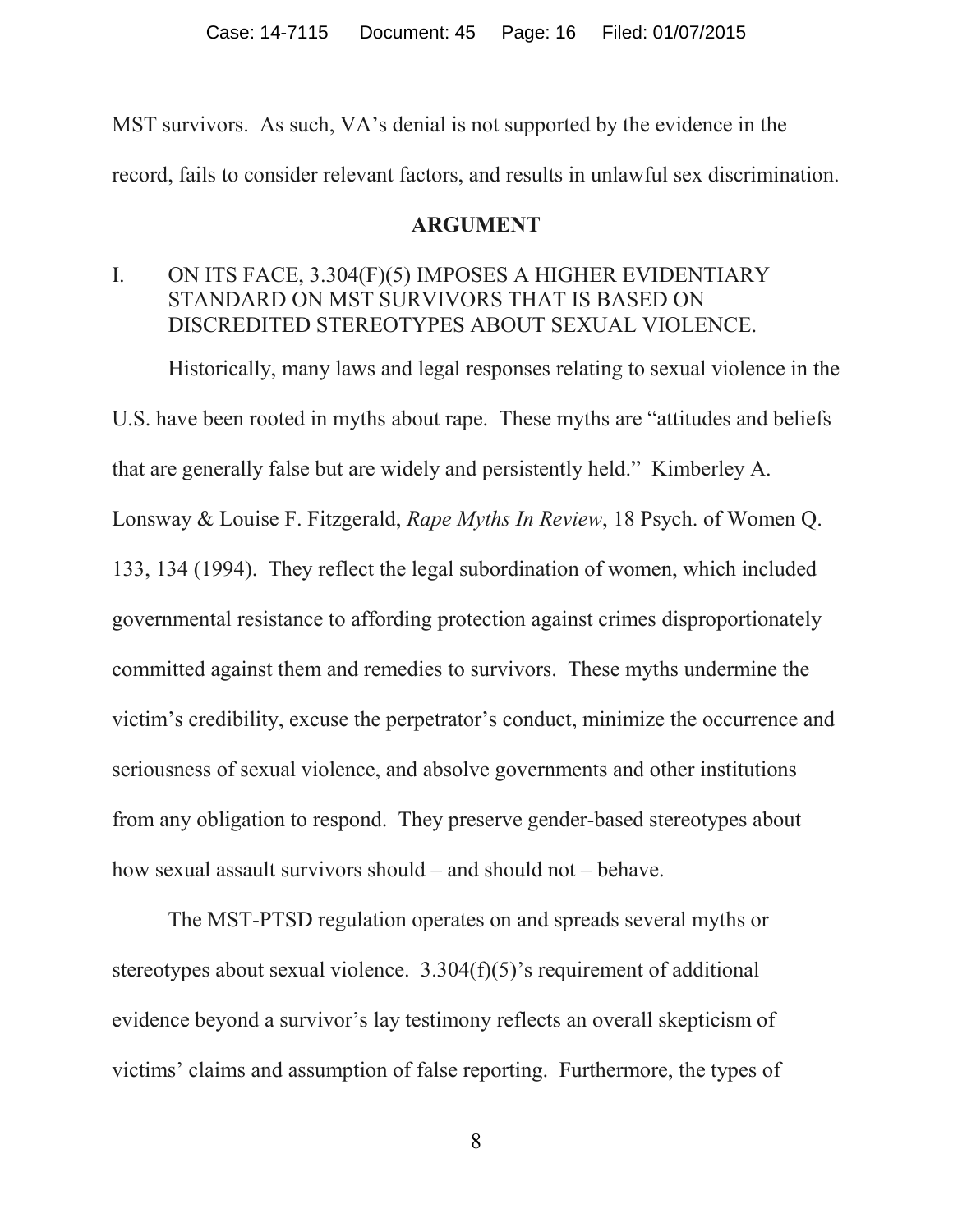evidence deemed as sufficient corroboration perpetuate myths that: 1) true victims of sexual assault will report the violence; 2) evidence of forcible violence usually exists; and 3) true victims demonstrate typical external behaviors. In other areas of American law and policy, these stereotypes have been rejected as factually inaccurate and manifestations of sex discrimination. Nevertheless, attainment of compensation under 3.304(f)(5) hinges on survivors' ability to submit forms of evidence that are often non-existent, thus contradicting VA's assertion that it places no additional burden on MST victims compared to other veterans.

<span id="page-16-0"></span>A. In requiring corroborating evidence beyond the veteran's lay-testimony for MST claimants but not for other veterans, 3.304(f)(5) presumes untrustworthiness of sexual violence victims.

Section 3.304(f) sets a higher proof requirement for MST survivors than for other veterans disabled by PTSD. Veterans whose PTSD is based on combat or fear of enemy activity are not required to produce additional corroborating evidence of the specific occurrence of the claimed stressor at a particular place and time, so long as their claims regarding combat or hostile military activity are consistent with the circumstances of their service. *See, e.g.*, *Acevedo v. Shinseki*, 25 Vet. App. 286, 291 (2012). In contrast, veterans whose PTSD is based on MST must provide corroborating evidence of the sexual assault, whether through service records or other sources.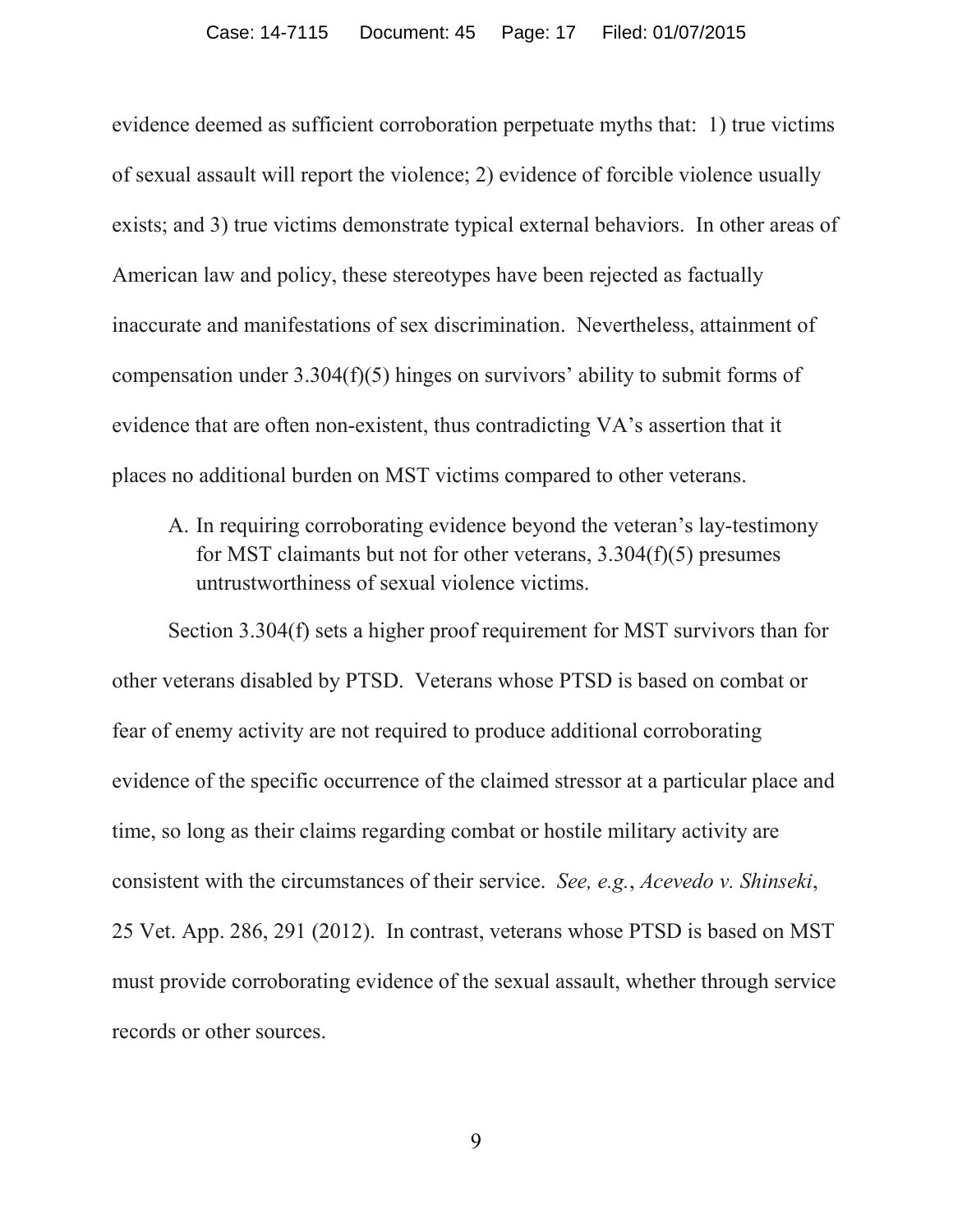This corroboration requirement embodies a central rape myth that has been discredited in U.S. legal responses to sexual violence: the notion that victims frequently lie about sexual assault. With this myth at its core, 3.304(f)(5) places an additional, heavier evidentiary burden on MST survivors. First, the regulation requires corroboration of the claimed stressor beyond the veteran's lay testimony. Second, unlike combat or hostile military activity claims, 3.304(f)(5) will rarely be satisfied by evidence within the government's control, requiring survivors to produce independent evidence. Third, VA ignores that its reasons for relaxing the standard for hostile military activity claims – the high correlation between enemy activity and PTSD and the inability of veterans to produce corroborating evidence of this stressor – are equally present for MST claims.

Reliance in the Anglo-American legal system on the myth that victims routinely make false rape allegations can be traced back to 1680. Sir Matthew Hale, *Historia Placitorum Coronae: The History of the Pleas of the Crown* 634 (Robert H. Small ed., 1847) ("It is true rape is a most detestable crime . . . but it must be remembered, that it is an accusation easily to be made and hard to be proved. . . ." ). This stereotype shaped how law and policy responded to sexual violence in the United States. It led many states to change their criminal laws to require corroboration of a sexual assault victim's testimony, even though common law did not so mandate. Michelle J. Anderson, *Diminishing the Legal Impact of*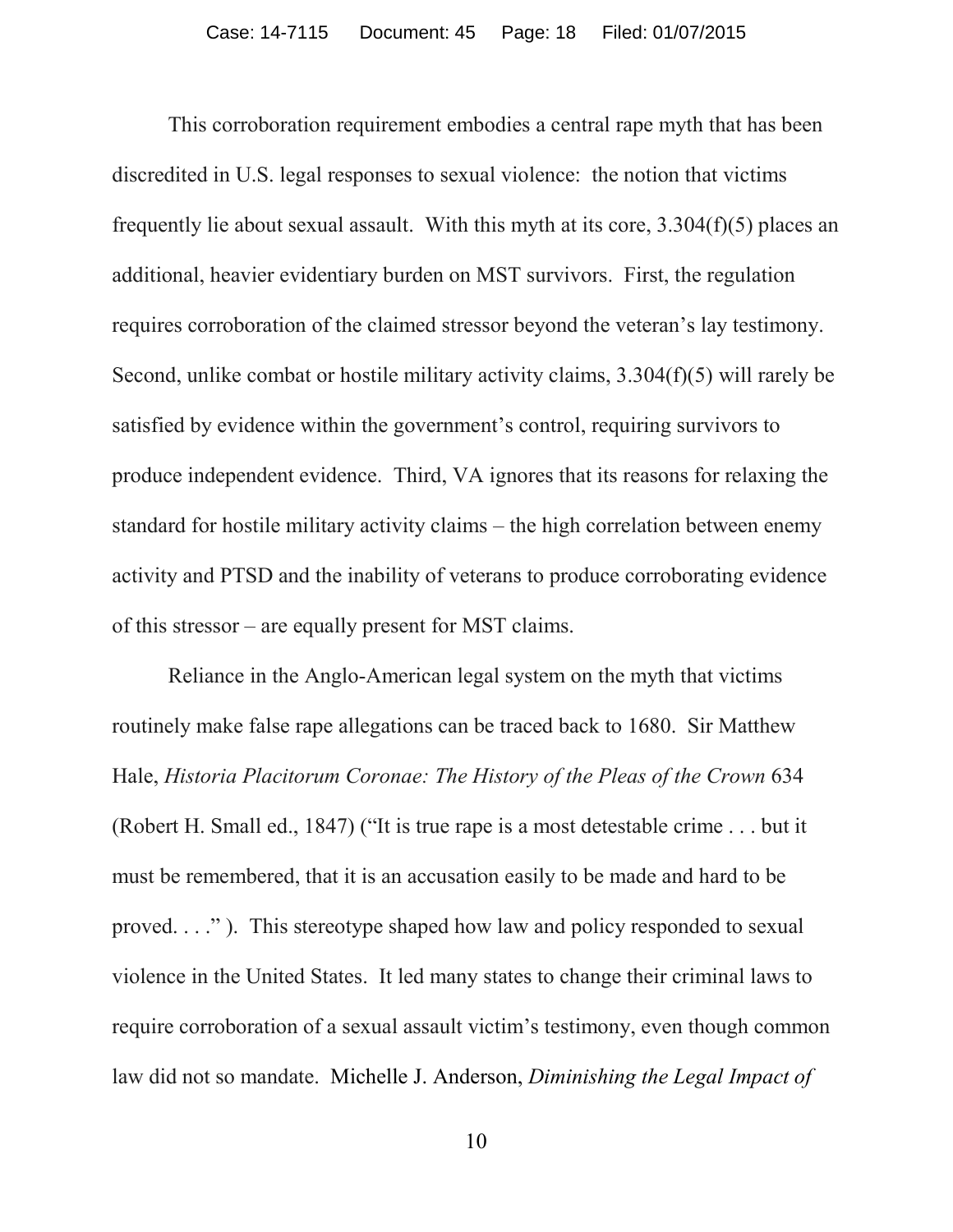*Negative Social Attitudes Toward Acquaintance Rape Victims,* 13 New Crim. L. Rev. 644, 647-50 (2010) [hereinafter Anderson, *Diminishing the Legal Impact*]; Note, *The Rape Corroboration Requirement: Repeal Not Reform*, 81 Yale L.J. 1365, 1366-68 (1972) [hereinafter Note, *Rape Corroboration*]. The law also developed cautionary instructions to jurors in criminal cases involving sexual assault, stating that the testimony of a rape complainant must be weighed with particular circumspection due to the risk of fabricated allegations. Anderson, *Diminishing the Legal Impact, supra*, at 649-50. Yet, research demonstrates that the rate of false allegations for sexual violence is not higher than for other crimes. Only a small percentage of sexual assault allegations are false – estimated at 2-8% by DoD and others. Def. Task Force on Sexual Assault in the Military Servs., *Report of the Defense Task Force on Sexual Assault in the Military Services* 6, 33 (2009); *see also* Michelle J. Anderson, *The Legacy of the Prompt Complaint Requirement, Corroboration Requirement, and Cautionary Instructions on Campus Sexual Assault,* 84 B.U. L. Rev. 945, 953, 984-85 (2004) [hereinafter Anderson, *Prompt Complaint*] (examining empirical date on the incidence of false rape reports to police); David Lisak, et al., *False Allegations of Sexual Assault: An Analysis of Ten Years of Reported Cases*, 16 Violence Against Women 1318, 1318 (2010) (estimating the false reporting rate at 2-10%, similar to other crimes). Because of the faulty premises underlying criminal laws' assumption of false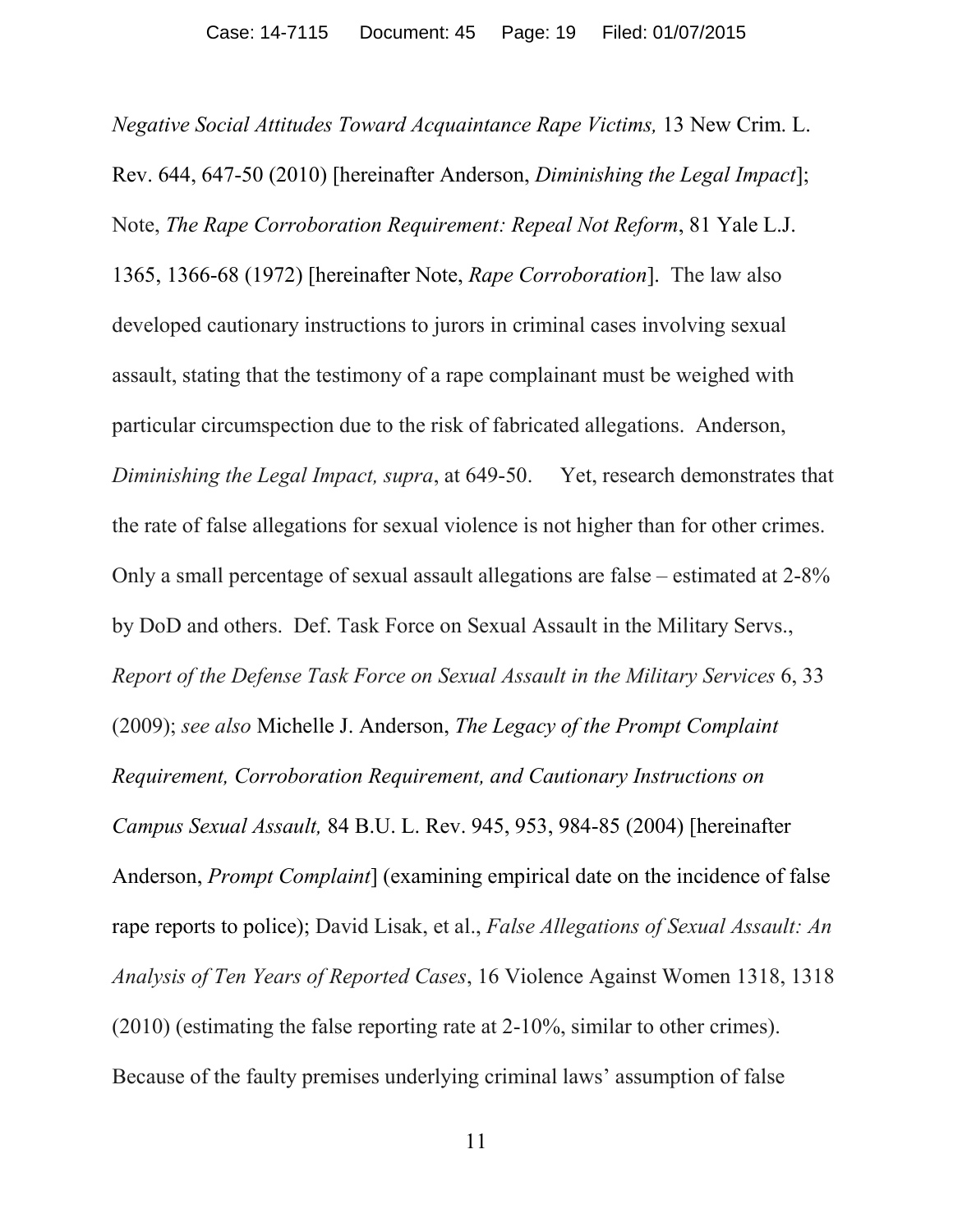reporting, many states enacted explicit legislation providing that corroboration of a sexual offense complainant's testimony is not required and prohibiting cautionary instructions. Anderson, *Diminishing the Legal Impact*, *supra*, at 652; Anderson, *Prompt Complaint*, *supra*, at 970-72.

VA's requirement of corroborating evidence for MST thus does not reflect modern understandings of sexual violence. Most victims do not report the violence they experience, as acknowledged by DoD. Dep't of Defense, *Dep't of Defense Annual Report on Sexual Assault in the Military, Fiscal Year 2012, vol. I* 53 (2013) (estimating that from 2006 to 2012, fewer than 15% of sexual assaults that occur each year are reported to a DoD authority). VA has recognized since 1996 that the underreporting of in-service sexual assaults is a barrier for claimants. *YR v. West*, 11 Vet. App. 393, 398 (1998) (quoting VA Adjudication Procedure Manual M21-1 (Feb. 20, 1996)). As this Court noted, many victims fear the stigma associated with sexual assault reporting. *AZ v. Shinseki*, 731 F.3d 1303, 1313-14, 1320 (Fed. Cir. 2013). Fear of reprisal also accounts for the significant underreporting of MST, and survivors who do make reports overwhelmingly face retaliation. A326. The Associate Director for the VA Center for Women Veterans observed that more sexual attacks are perpetrated against lower ranking women, and are not punished as severely as attacks on women officers. Jennifer C. Schingle, *A Disparate Impact on Female Veterans: The Unintended Consequences of Veterans Affairs*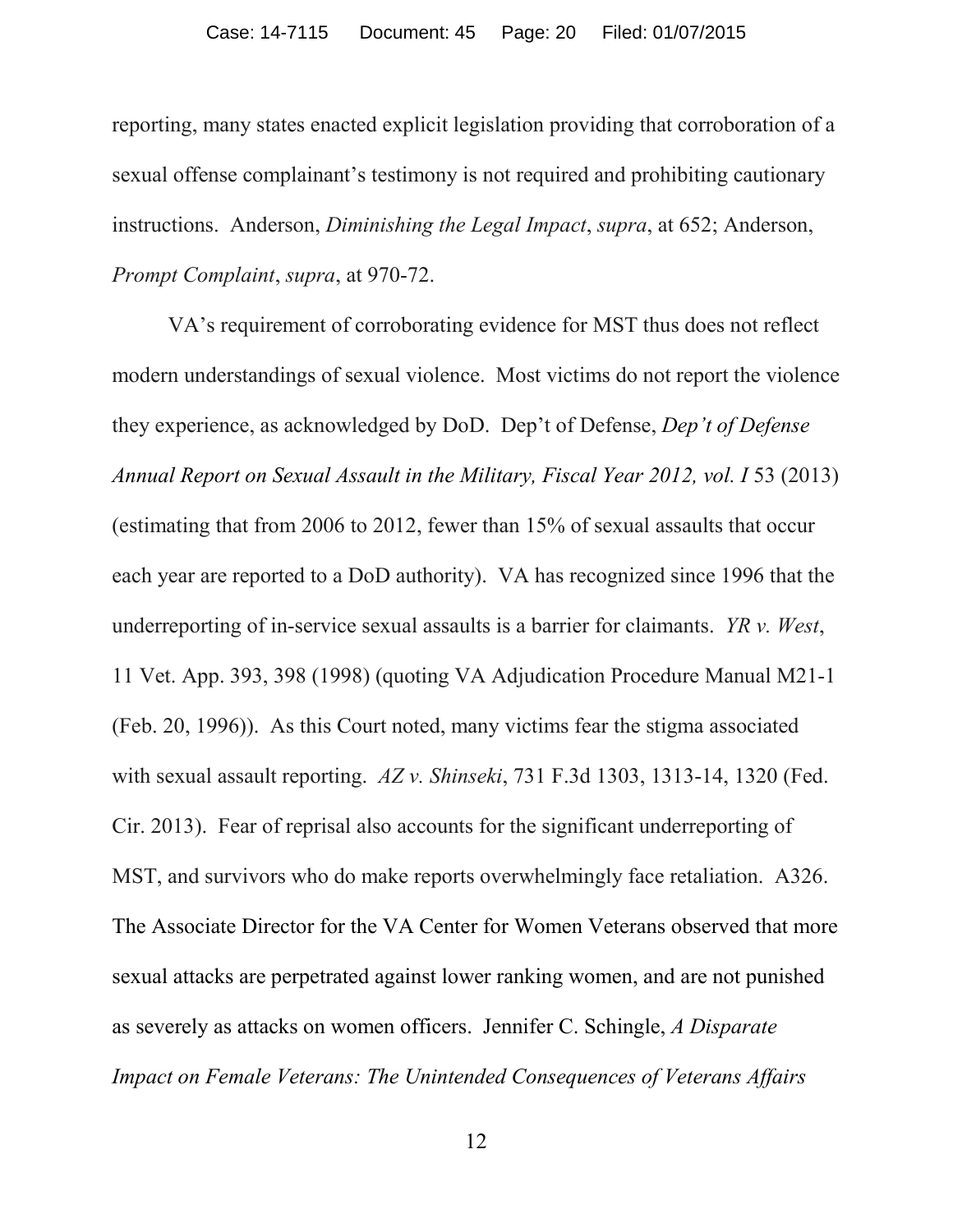*Regulations Governing the Burdens of Proof for Post Traumatic Stress Disorder Due to Combat and Military Sexual Trauma*, 16 Wm. & Mary J. Women & L. 155, 170 (2009). DoD policy that, until 2014, required destruction of confidential reports of MST makes it even more unlikely that the military record of an MST survivor will document an assault. Pet'r's Br. 10.

Beyond the corroboration requirement set out in  $\S 3.304(f)(5)$ , the regulation places an additional evidentiary burden on MST victims because survivors usually must procure evidence from sources outside their service records or other government-maintained documents, unlike other veterans. For combat and hostile military activity cases, VA can examine claims based on service records and determine whether a veteran was stationed near combat or stressful situations related to enemy activity. This usually places no additional burden on the veteran besides providing lay testimony as to the specific stressor. For MST claims, VA could likewise assess whether lay testimony regarding the sexual assault is consistent with the circumstances of the veteran's service (e.g., whether how, where, and when the sexual assault occurred is consistent). Yet, relying on outdated assumptions about victims' credibility, VA refuses to offer MST victims the same accommodation.

Moreover, the justification that VA provides for distinguishing MST claims from hostile military activity claims is not supported by the evidence in the record.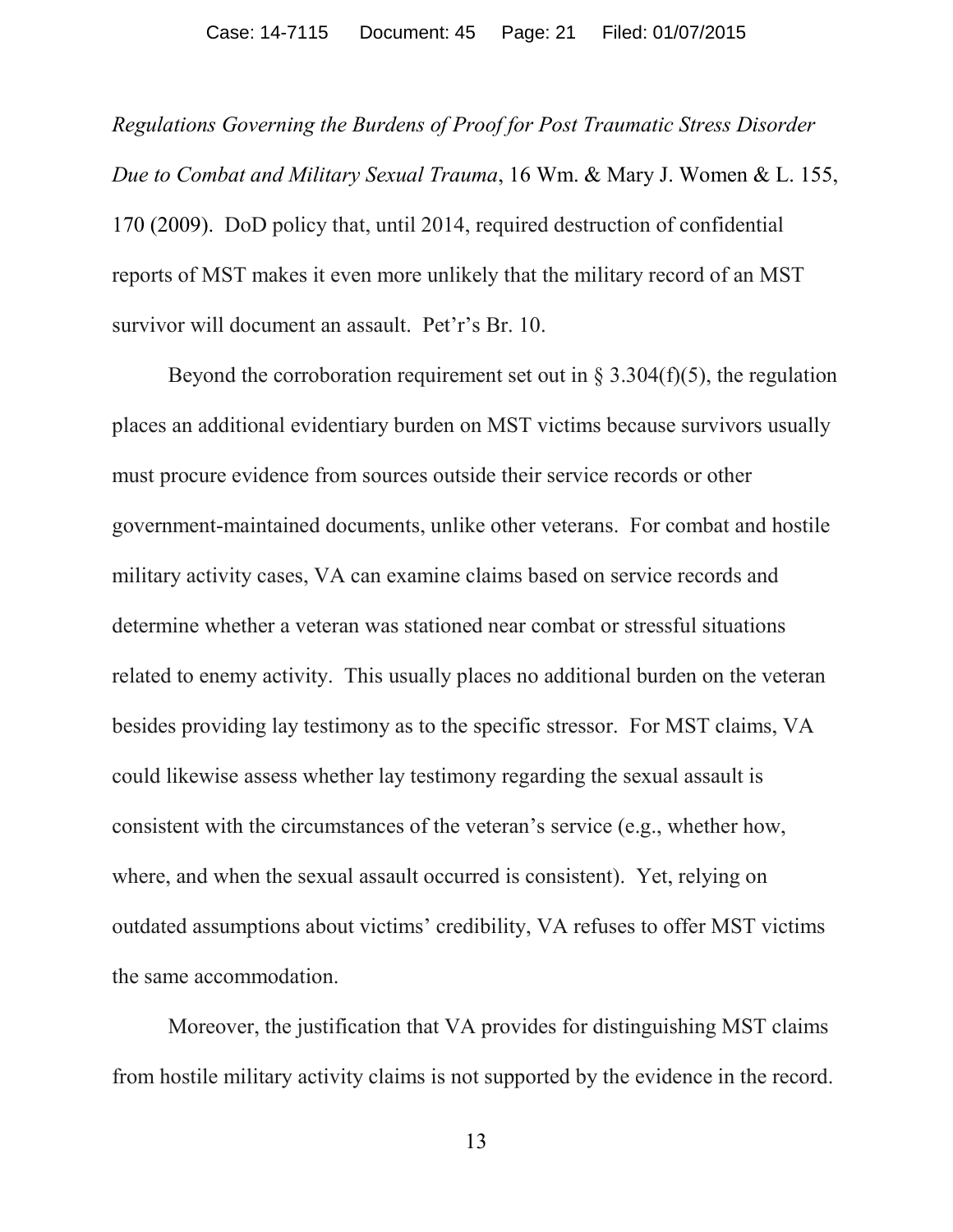VA chose to replace a corroboration requirement for hostile military activity claims with consideration of whether the places, types, and circumstances of the veteran's service are likely to have placed the veteran in a stressful situation resulting in fear of enemy activity. A22. VA stated that such consideration is insufficient for sexual assault claims because "sexual assault is not indisputably associated with particular places, types, and circumstances of service." A7. At the heart of VA's distinction is the false assumption that sexual violence occurs only rarely in the military. VA did not address evidence that MST is highly associated with military service and with PTSD, just as being present in a zone with enemy activity is. Close to one-third of female servicemembers will be victims of completed sexual assault during service, and that rate increases to 43% when attempted rape is included. A309. Such violence is more highly correlated with PTSD than any other form of trauma, including combat experience. Yaeger, *DSM-IV Diagnosed Posttraumatic Stress Disorder in Women Veterans with and Without Military Sexual Trauma*, *supra* at S67; Pet'r Br. 5. Given this background, an analogous standard for MST claims would evaluate whether a veteran's account of experiencing sexual violence is consistent with the circumstances of service.

<span id="page-21-0"></span>B. The types of corroborating evidence listed in  $\S 3.304(f)(5)$  are based on rape myths that establish additional, arbitrary hurdles to securing benefits.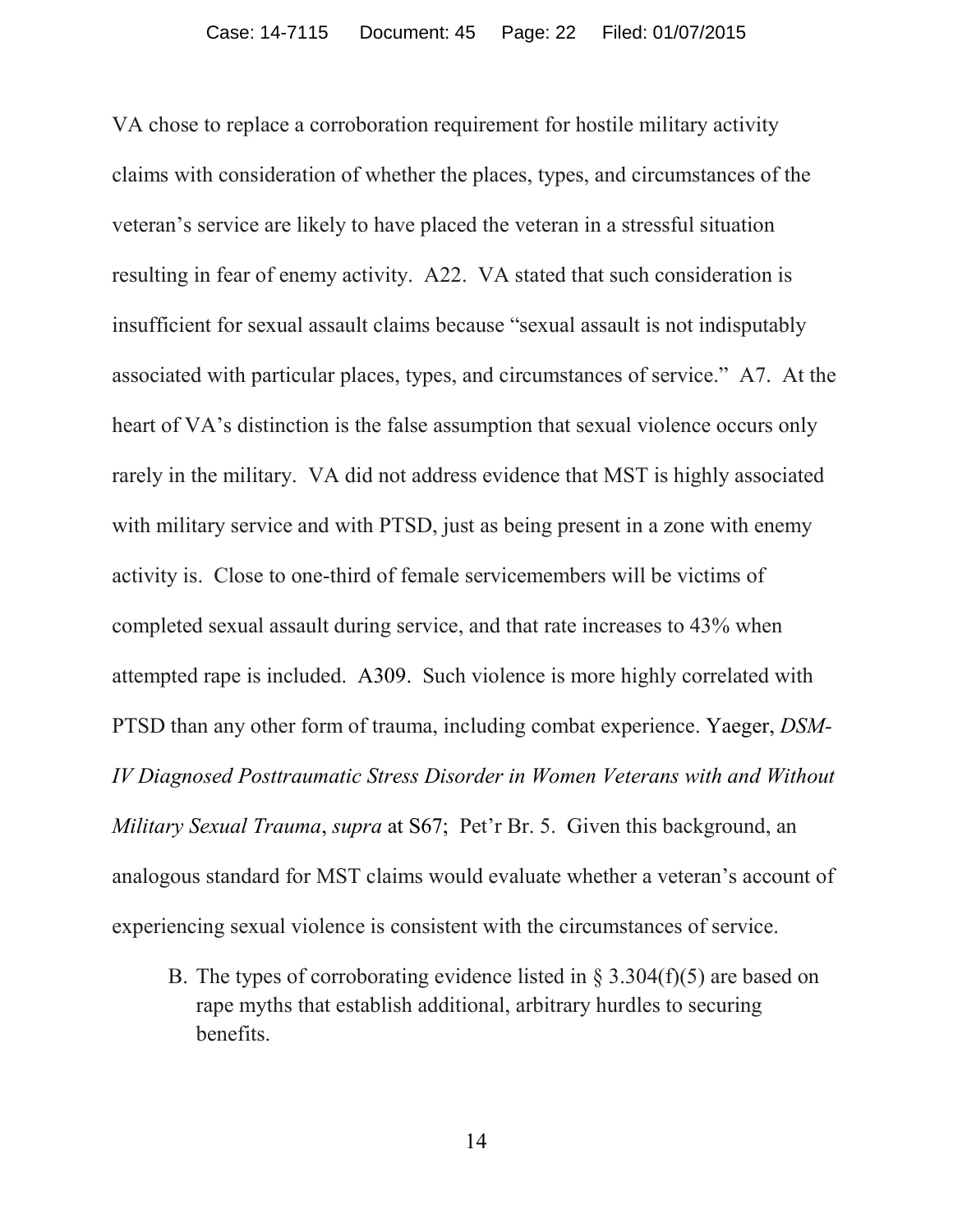While the 2002 amendment to § 3.304 expanded the evidence that could corroborate a veteran's MST claim to include non-service records and evidence of behavioral changes, the types of evidence listed in the section reinforce rape myths. VA's illustrative list of evidence wrongly assumes that: 1) victims will promptly report their assault to others; 2) assault often results in physical injury; and 3) victims' behavior predictably exhibits clear signs of trauma. The rule thereby directs adjudicators to look for evidence that often does not exist and to deny claims if they do not match arbitrary models of victim behavior. This contradicts VA's claim that the "variety of sources" admissible to corroborate MST addresses difficulties survivors face in obtaining corroborating evidence. A5.

The assumption that true victims will report sexual violence was long enshrined in rape law. English common law and early American law required a victim to promptly report a rape in order for the case to be prosecuted. The 1962 Model Penal Code was written to require that a victim report within three months of the sexual offense. Model Penal Code § 213.6(4). No other crime in the Model Penal Code requires a similar prompt complaint. Anderson, *Diminishing the Legal Impact*, *supra*, at 648.

Studies have since debunked this myth. Most rape victims do not report sexual violence, promptly or at all, due to the likelihood that they will be met with disbelief or blame. Patricia L. Fanflik, Nat'l Dist. Attorneys Ass'n, *Victim*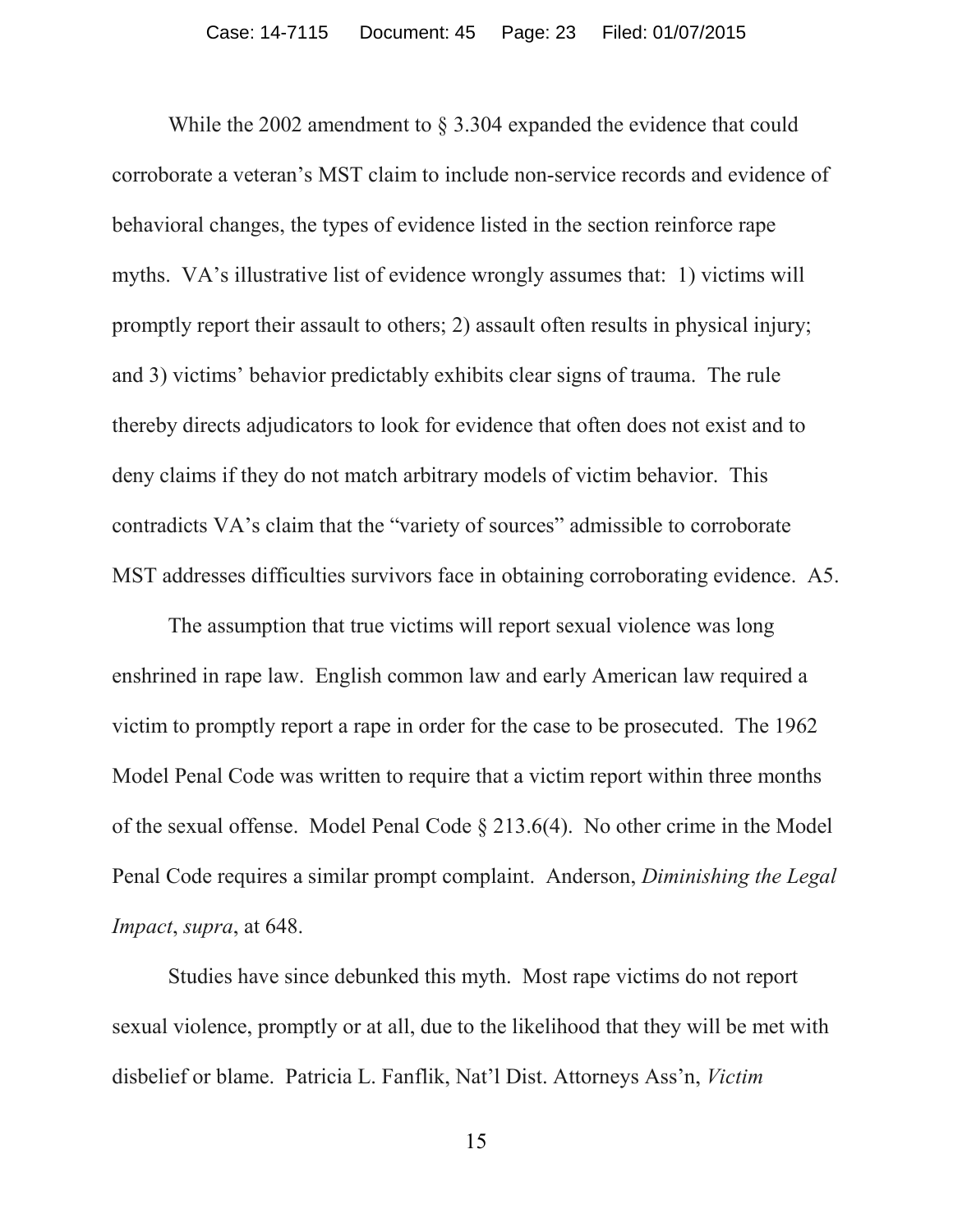*Responses to Sexual Assault: Counterintuitive or Simply Adaptive* 7-10 (2007); Patricia Tjaden & Nancy Thoennes, U.S. Dep't of Justice, *Extent, Nature, and Consequences of Rape Victimization: Findings from the National Violence Against Women Survey* 35 (2006); Anderson, *Diminishing the Legal Impact*, *supra*, at 650; Note, *Rape Corroboration*, *supra*, at 1374-75. As this Court discussed, DoD has acknowledged that up to 85% of military sexual violence victims do not report. *AZ v. Shinseki*, 731 F.3d 1303, 1314 (Fed Cir. 2013). And given societal attitudes toward sexual violence, many victims will not tell even those closest to them. Indeed, mental health professionals recognize that, depending on the situation, informing survivors' family members or partners can interfere with recovery or itself be dangerous. Judith Herman, *Trauma and Recovery* 162 (1997).

Today, prompt complaint is no longer an element for the prosecution of sexual violence cases. Anderson, *Diminishing the Legal Impact, supra,* at 652. Yet, the primary means of corroboration provided in 3.304(f)(5) centers on reports to third parties such as law enforcement, rape crisis or mental health centers, physicians, family members, roommates, servicemembers or clergy.

3.304(f)(5) deploys another rape myth: that sexual violence will leave evidence of physical injuries. But physical injury from sexual assault is uncommon. Linda E. Ledray, U.S. Dep't of Justice, Office for Victims of Crime, *Sexual Assault Nurse Examiner (SANE) Development and Operation Guide* 69-70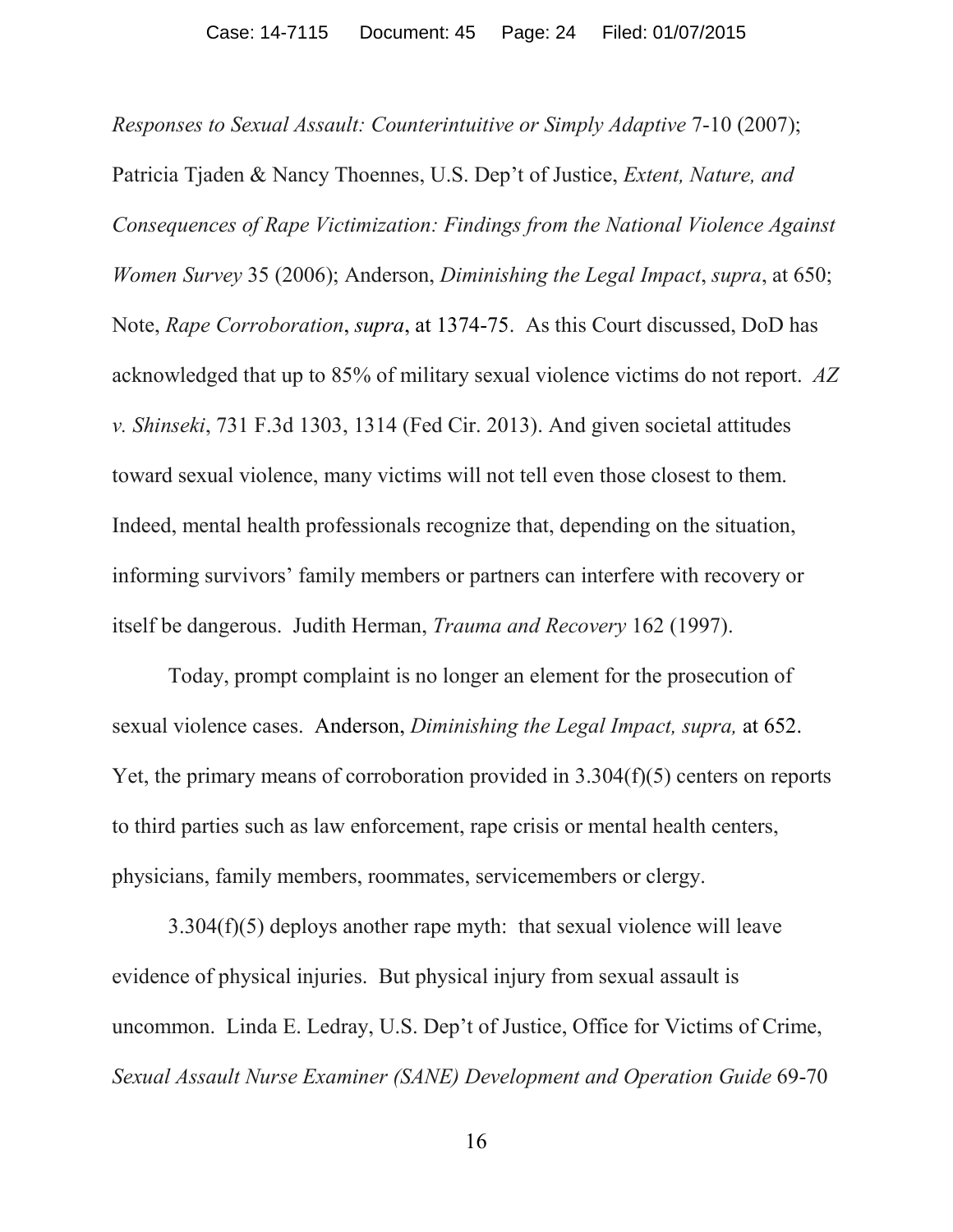(1999). A Department of Justice study found that 68% of those admitted to emergency rooms for rape suffered no nongenital physical injuries, 26% suffered mild nongenital physical injuries, 5% suffered moderate nongenital physical injuries, and only 0.02% suffered severe nongenital physical injuries. *Id.* Genital injuries are also rare, and many cannot be detected by hospital staff. *Id.* at 70-71. 3.304(f)(5)'s expectation that medical reports will corroborate sexual assault is thus unrealistic for most survivors, even those who seek treatment.

Finally, 3.304(f)(5) instructs adjudicators to look for corroboration in victims' behavior, expecting conformity to a false model of typical victimhood. Under 3.304(f)(5), behavioral markers include: "deterioration in work performance; substance abuse; episodes of depression, panic attacks, or anxiety." This ignores how individual differences determine the form that PTSD takes. Herman, *supra*, at 58. Psychologists observe that traumatized people, such as rape victims, often resume the outward forms of their previous lives, sometimes minimizing or suppressing trauma. Ann Burgess & Lynda Holmstrom, *Adaptive Strategies and Recovery from Rape*, 136 Am. J. Psychiatry 1278, 1280 (1979). Additionally, when "numbing or constrictive" symptoms characterize a patient's PTSD, they are often overlooked. Herman, *supra*, at 48-49.

VA's assertion that 3.304(f)(5) eliminates any additional burden imposed on survivors is not supported by the limited evidence it cites – its list of non-service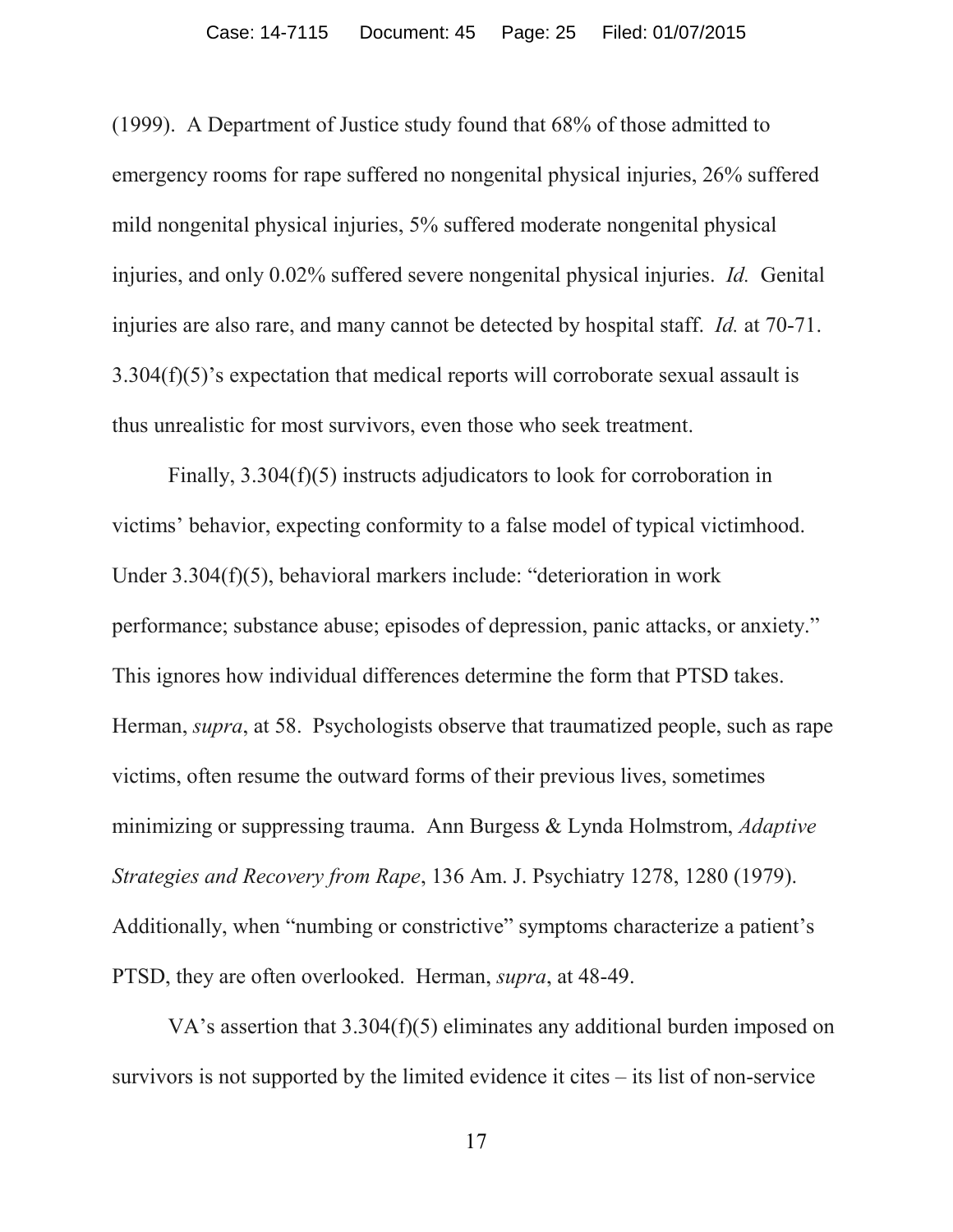records. Instead, the inflection of rape myths throughout 3.304(f)(5)'s list of corroborating evidence leads adjudicators to demand evidence that often does not exist and deny claims that do not reflect a stereotypical notion of credible assault.

<span id="page-25-0"></span>II. AS APPLIED, SECTION 3.304(F)(5) LEADS TO INCONSISTENT, BIASED, AND ARBITRARY ADJUDICATIONS OF BENEFITS CLAIMS MADE BY MST SURVIVORS.

3.304(f)(5) fails to overcome the barriers survivors face in documenting sexual trauma and in fact leads to persistent inconsistencies and bias in adjudications. While VA acknowledges that adjudicators have misapplied 3.304(f)(5) and overlooked evidence of MST, it claims it has remedied this problem through additional guidance and training, pointing to increases in approvals of MST-related PTSD as evidence of improvement. This explanation is based on limited, misleading evidence and ignores a factor absolutely relevant to the decision: that, as applied, claims are arbitrarily decided based on discredited myths about rape.

<span id="page-25-1"></span>A. 3.304(f) authorizes extensive discretion in weighing evidence that has resulted in an unacceptable degree of arbitrariness in claims determinations.

While 3.304(f) lists a non-exhaustive set of markers that may support a claim, it provides limited direction to adjudicators on how to apply and weigh this evidence. The subjective nature of the assessment invites adjudicators to privilege certain types of evidence while rejecting others. The result is an inconsistent,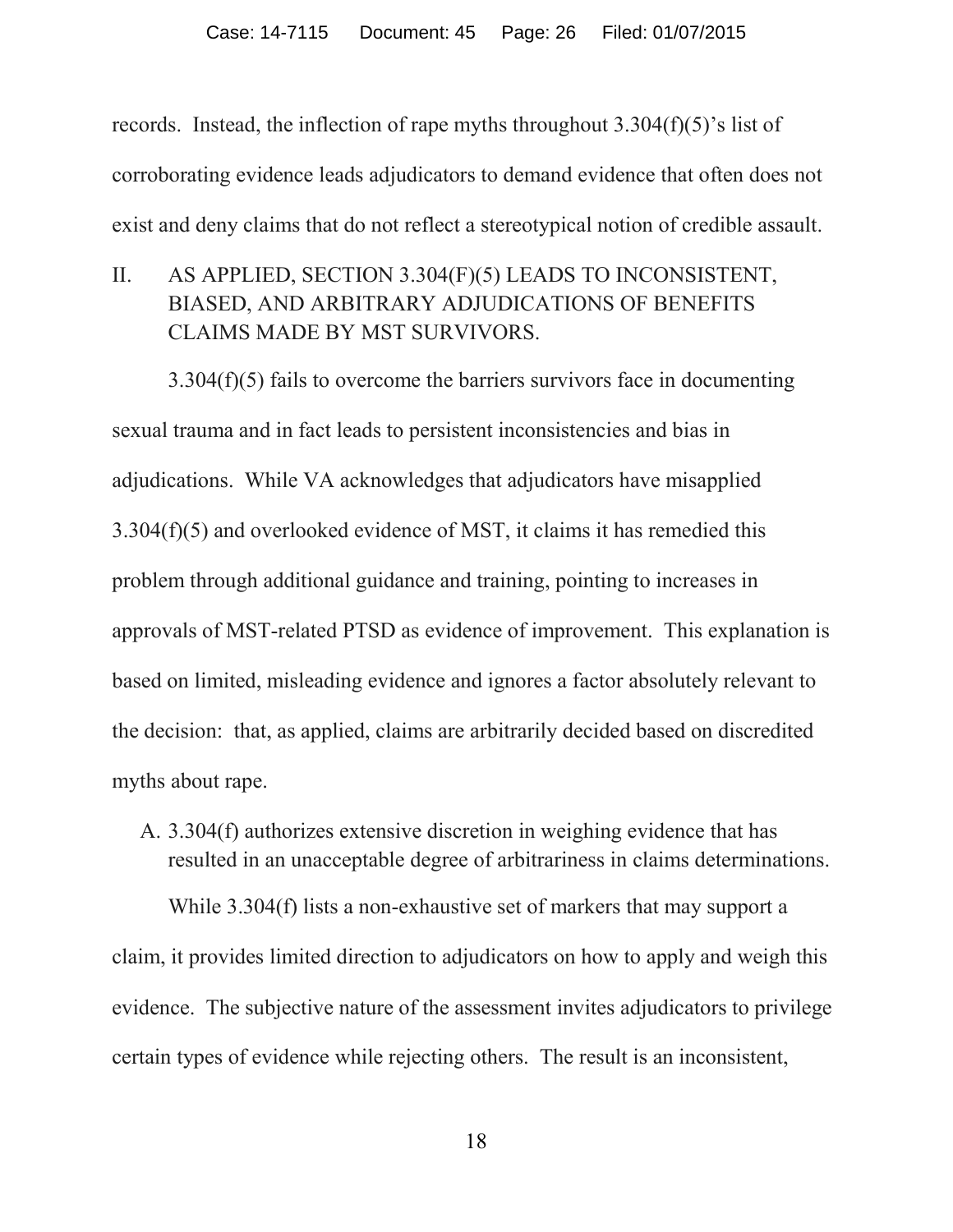arbitrary distribution of benefits in which decisions cannot be disentangled from a given adjudicator's personal biases regarding sexual violence.

VA staff has struggled to apply a consistent interpretation of service connection for MST claims and have not reliably treated the same marker the same way. A235-36. This is true even following VA's most recent guidance and trainings. *See* A41-56. In its June 2014 review of disability claims related to MST, the U.S. Government Accountability Office (GAO) found that adjudicators in four of the five VA regional offices (VAROs) they spoke with "said that – even with better guidance and training – identifying markers remains a difficult task." A235. "The high degree of judgment required for identifying and weighing markers" leads to arbitrary variations in the evidence accepted in adjudications. A236. The subjective nature of assessments invites adjudicators to assess claims according to personal bias and stereotypes about assault. Schingle, *supra*, at 171 (stating that Associate Director for the VA Center for Women Veterans "indicated her belief that adjudicators look for obvious, blatant, and concrete evidence, rather than subtle, nuanced evidence that is more likely to be in the claims file"). Indeed, VA officials acknowledge that "adjudicators could come to opposite conclusions about whether a piece of evidence qualified as a marker, and both decisions might comply with the VA requirements." A236-37. This subjective standard carries through to medical examiners' assessments of whether MST occurred and creates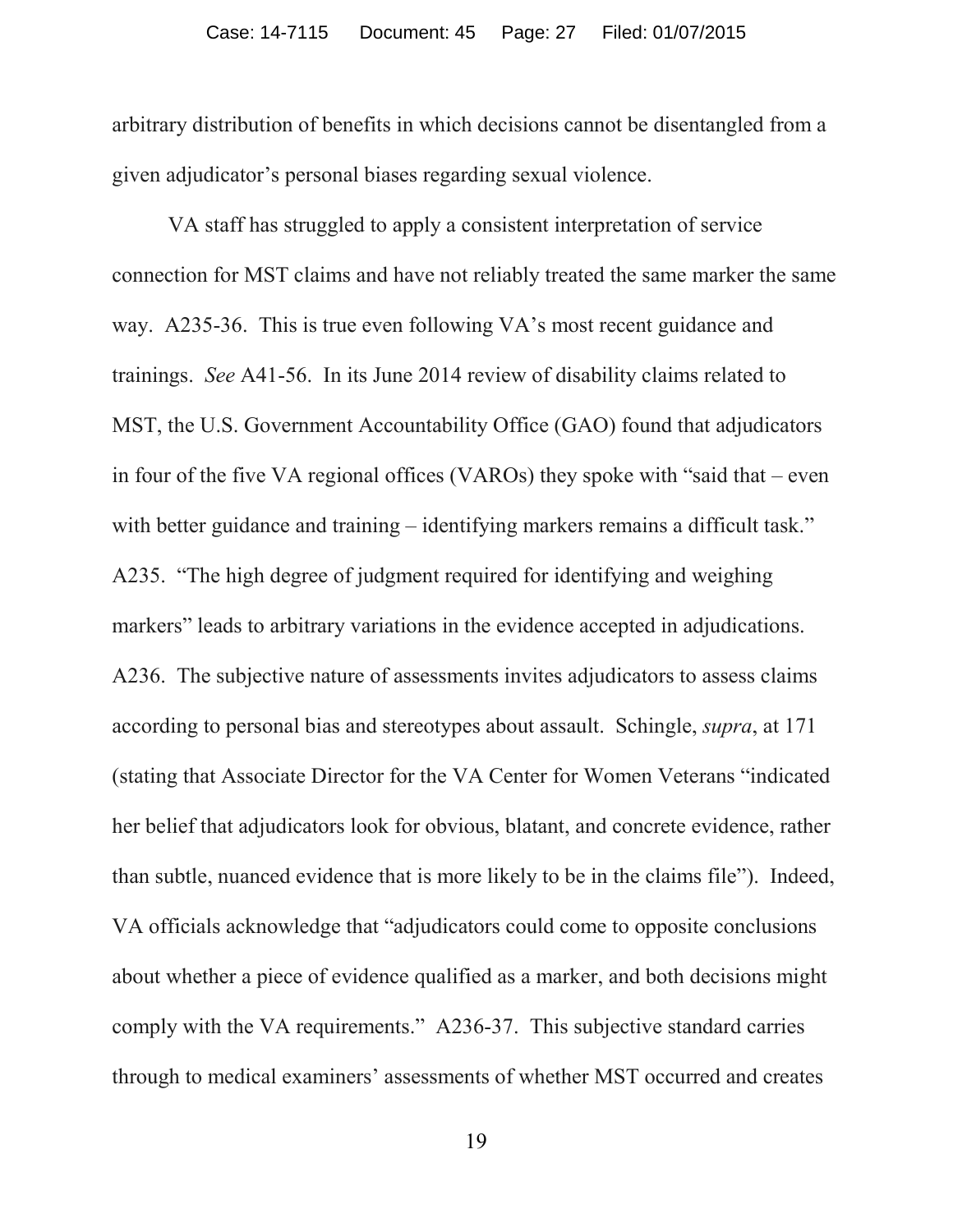additional opportunities for bias. A237-38. Concerns of systemic bias are also supported by persistently lower grant rates for MST-related claims made by male veterans, A175-76, A246, whose evidence adjudicators may dismiss because it does not reflect a "typical" female victim response.<sup>[2](#page-27-1)</sup>

Substantial variations in approval rates across VAROs reflect systemic arbitrariness in adjudications. Overall, VAROs' approvals of "MST-related claims varied from about 14 to 88 percent in fiscal year 2013" and half reported rates outside the average range. A234. GAO connected this disparity to inconsistent interpretations of evidence, asserting that, "veterans may have differing chances of getting positive opinions that [an] MST incident occurred, depending on a given examiner's approach." A238.

<span id="page-27-0"></span>B. Evidence of inconsistent adjudications based on stereotypes about survivors undermines VA's claim that failures to consider acceptable evidence have been corrected.

Stark inconsistencies in benefits decisions at the individual adjudicator and VARO levels undercut VA's contention that it has remedied misapplications of 3.304(f)(5). VA asserts in its denial that it "is committed to . . . accurately

 $\overline{\phantom{a}}$ 

<span id="page-27-1"></span> $2<sup>2</sup>$  Male survivors of MST may be even less likely to disclose in the face of extreme social stigma and alienation from support services that are designed for women. *Hearing Examining Sexual Assaults in the Military Before the U.S. Senate Armed Services Subcomm. on Personnel*, 113th Cong., (2013) (testimony of Brian K. Lewis, Former Petty Officer Third Class, U.S. Navy and Board Member, Protect Our Defenders).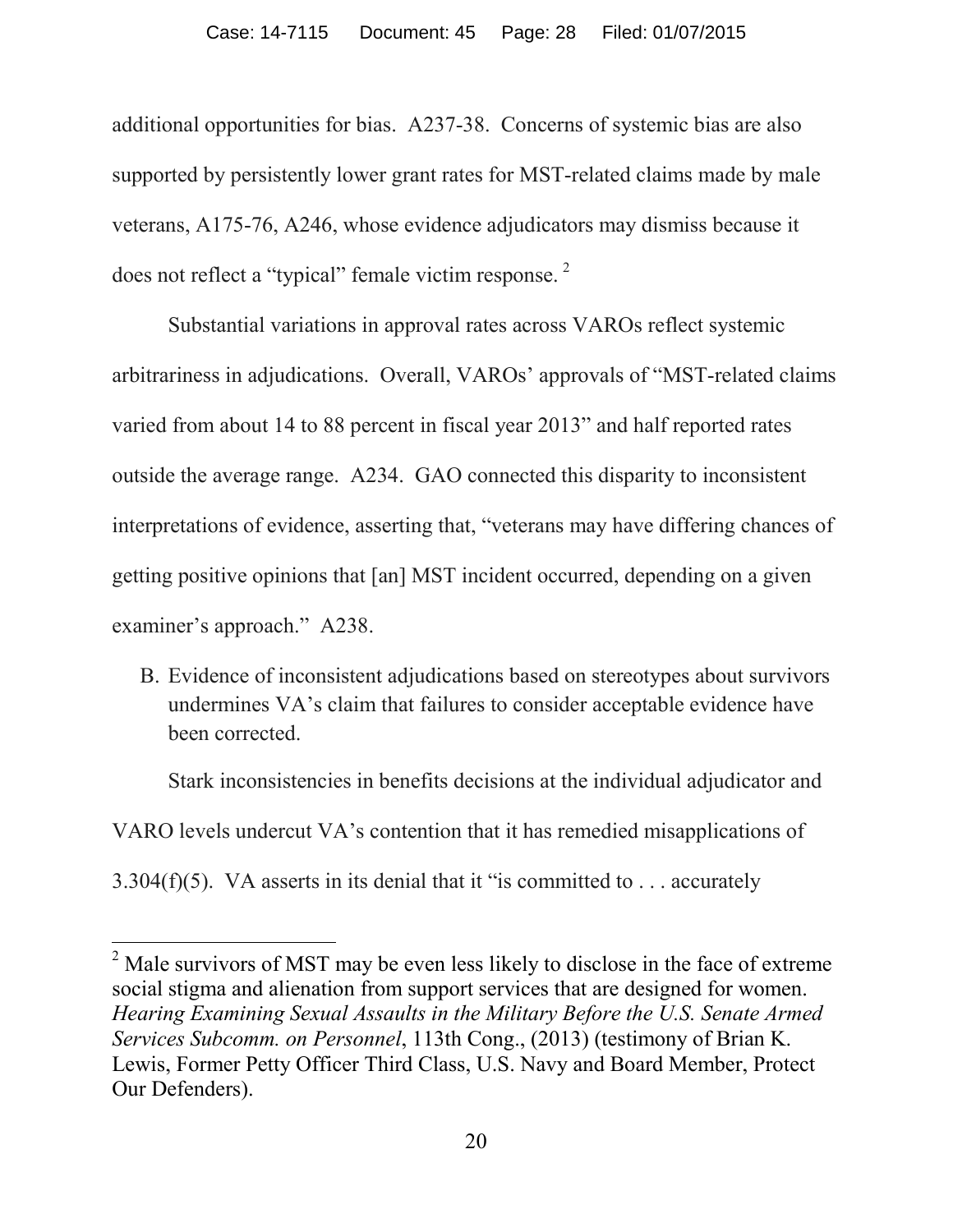adjudicating claims based on MST in a fair, consistent, and thoughtful manner," has developed guidance and trainings, and has directed VAROs to designate experienced adjudicators to assist in MST claims. A5. Yet, the broader picture of the rule's implementation, both over time and following recent reform efforts, reveals the evidence and reasoning on which VA bases its conclusion to be misleading and incomplete.

VA's conclusion that adjudications under 3.304(f)(5) have become more consistent and accurate, A5, is based on an incomplete, flawed representation of available data. VA states that, following training in 2011, approvals for MSTrelated PTSD claims increased from 38% to 49% in 2013, closer to the 55% rate for all PTSD-related claims. A6. However, Petitioners called on VA to amend 3.304(f)(5) according to the standard contained in 3.304(f)(3) and flagged the discrepancy in approvals between those specific bases of PTSD. VA's simplistic comparison of the grant rate for claims based on MST with overall approvals of all PTSD claims does not adequately respond to these concerns. As such, the only hard evidence that VA cites does not support its assertion.

VA's conclusion that it has addressed misapplications of the standard is also undermined by ample evidence, presented by both Petitioners and GAO, of systemic inconsistencies and biased applications of the standard. Courts have found agencies' decisions arbitrary and capricious where they entirely fail to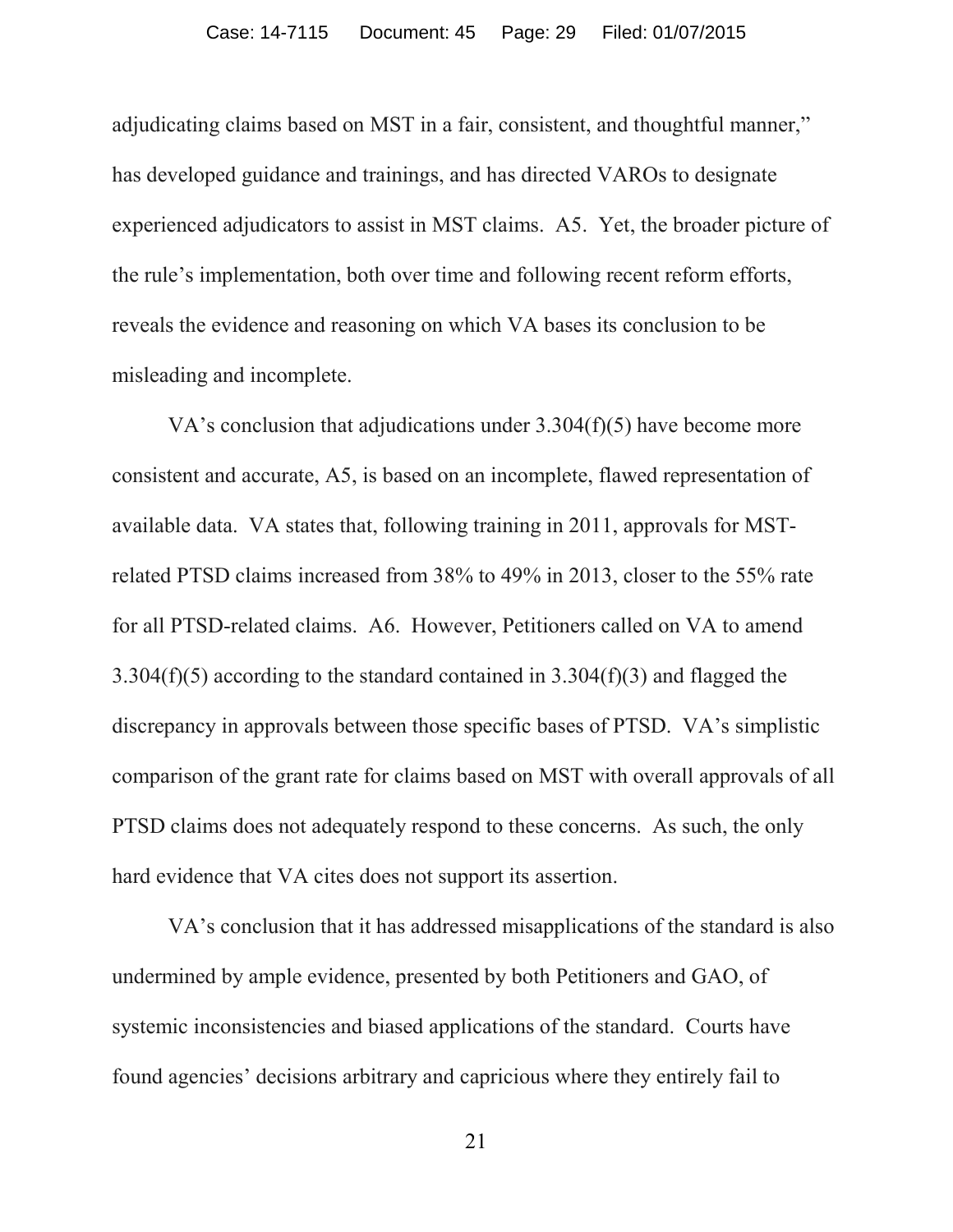consider an important aspect of the problem in its analysis. Important factors may arise or be identified from public comments or criticisms. *See, e.g.*, *Penobscot Air Servs., Ltd. v. FAA*, 164 F.3d 713, 719 n.3 (1st Cir. 1999) (stating that an agency must respond to relevant and significant public comments); *Bedford Cnty. Mem'l Hosp. v. Health & Human Servs.*, 769 F.2d 1017, 1020-21 (4th Cir. 1985) (finding that public comments to a rulemaking action raised "a critical issue," such that it "was essential that the criticism be addressed").

VA ignores evidence that, despite the solicitude extended to veterans' disability claims, MST claimants face systemic bias and persistent hurdles to meeting the evidentiary threshold. 38 U.S.C. § 5107(b) (2013) ("When there is an approximate balance of positive and negative evidence . . . the Secretary shall give the benefit of the doubt to the claimant.");  $38 \text{ U.S.C. }$   $\S5103A(a)(1)$  (2013) ("The Secretary shall. . . assist a claimant in obtaining evidence"); *cf. Reedy v. Evanson*, 615 F.3d 197, 218 (3d Cir. 2010) (disapproving the imposition of value judgments about how victims ought to respond to sexual trauma). Since 1996, VA has recognized that "[v]eterans claiming service connection for disability due to inservice personal trauma face unique problems documenting their claims." *See Patton v. West*, 12 Vet. App. 272, 278 (1999). That same year VA updated its guidance to note that adjudicators may accept "alternative sources" of evidence beyond military records, listing the same sources that are now included in §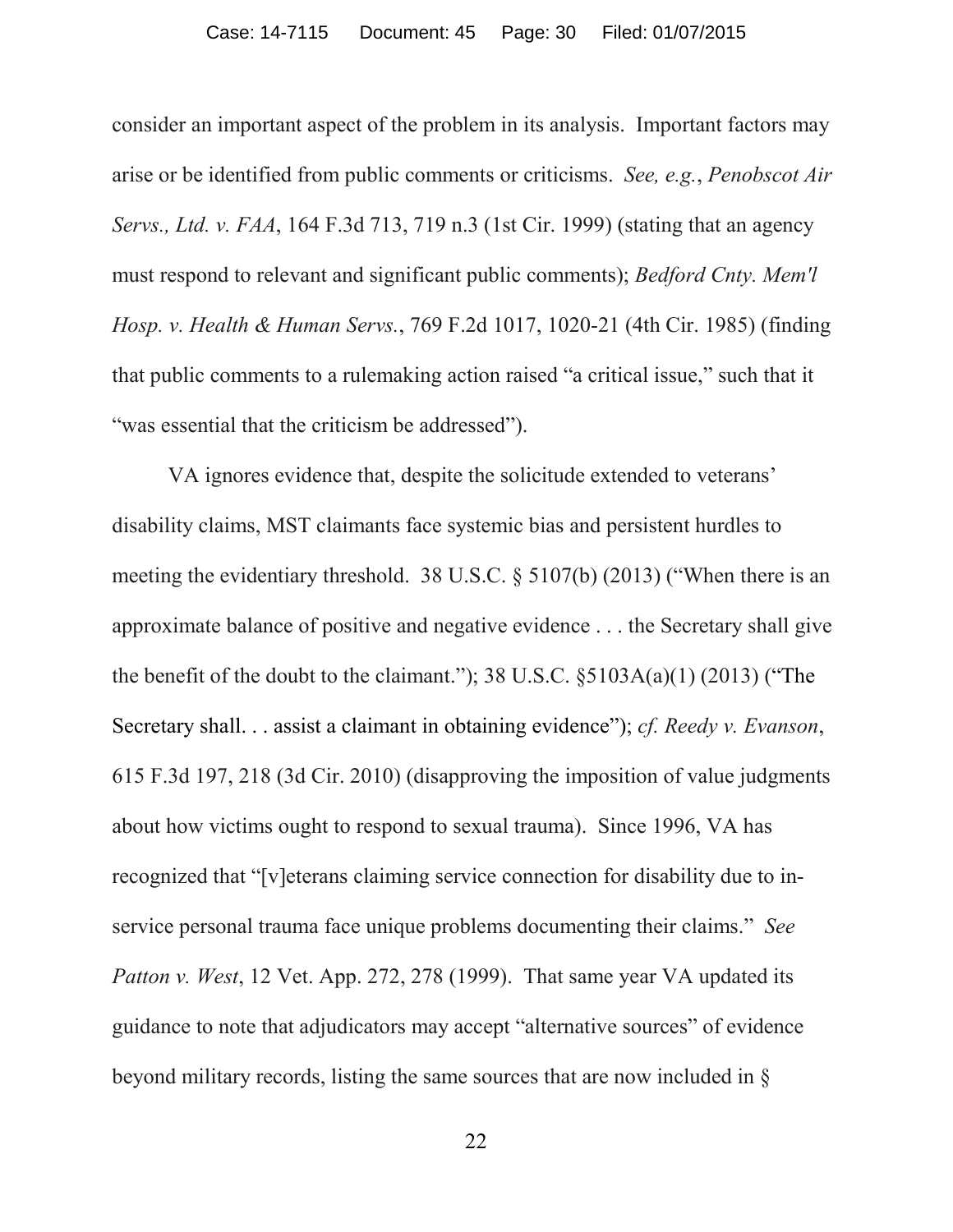3.304(f)(5). A338. Despite this addition, adjudicators continued to ignore this evidence when adjudicating MST-based claims . *See, e.g.*, *Patton*, 12 Vet. App. at 282 (instructing that "the BVA cannot ignore provisions of the Manual M21-1 [regarding secondary evidence] relating to PTSD that are favorable to a veteran when adjudicating that veteran's claim"). VA responded by codifying this guidance in 2002, the last time this rule was amended. A8-10. While VA's denial of rulemaking discusses this change as having eased barriers to MST-related disability eligibility, A4-5, the guidance it codified was already legally recognized as "the equivalent of [VA] [r]egulations." *Patton*, 12 Vet. App. at 277 (alteration in original) (citations omitted).

Unsurprisingly, problems with adjudicators giving appropriate weight to secondary evidence continued under the formal rule in much the same way as they had before. In response, VA issued a series of supplementary guidance memos and trainings in 2005, 2011, and 2013. Each directive instructs adjudicators to consider and seek out secondary evidence in MST claims. But they overwhelmingly fail to address the way in adjudicators' extensive discretion, coupled with the rape myths embedded in 3.304(f)(5), encourage adjudicators to deny claims that do not reflect their personal conceptions of credible assault. This is clear from adjudicators' repeated, consistent dismissal of corroborating evidence that does not reflect rape myths: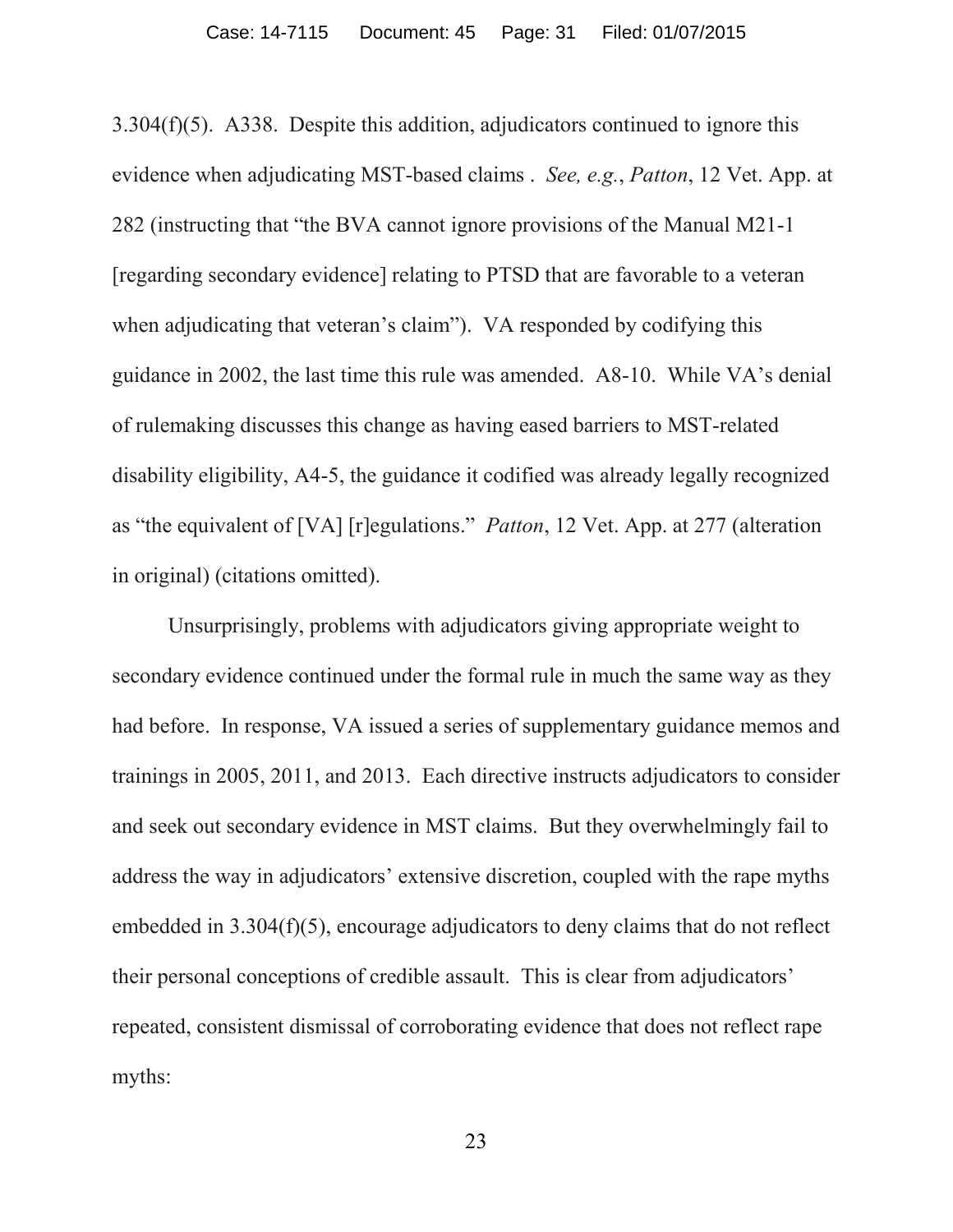- In 2005, 2006 and 2011, a claim was independently denied by two VAROs despite records showing a) a decline in performance following the alleged rape; b) birth of a child nine months after; c) treatment for numerous STDs around the time of alleged assault; d) subsequent abuse of drugs and financial trouble. Systemic VA failure to identify markers suggests skepticism of the claim because there was no prompt report. Bd. Vet. App. 1218474, No. 07-19 622, 2012 WL 2882909 (May 24, 2012).
- Ɣ In 2009, a VARO denied a disability claim despite non-service medical records of infection, pregnancy, and miscarriage, citing lack of any specific mention of MST or "psychiatric treatment" in the records and absence of any formal report regarding sexual trauma. Bd. Vet. App. 1221324, No. 10- 04 780, 2012 WL 3269936, at \*2 (June 19, 2012). Even after 2005 guidance stated that corroborating evidence is accepted because veterans often will not report assault, adjudicators informally required such reports.
- In 2006 and 2011, a veteran's claim was denied in the face of military medical records documenting receipt of treatment four days after the rape, consistent reporting of the rape to VA medical facilities, and a PTSD diagnosis based on sexual assault. Bd. Vet. App. 1216676, No. 11-11 873A, 2012 WL 2880197 (May 9, 2012). Despite this evidence, the VARO appears to have assumed a false report. On appeal, the BVA reversed,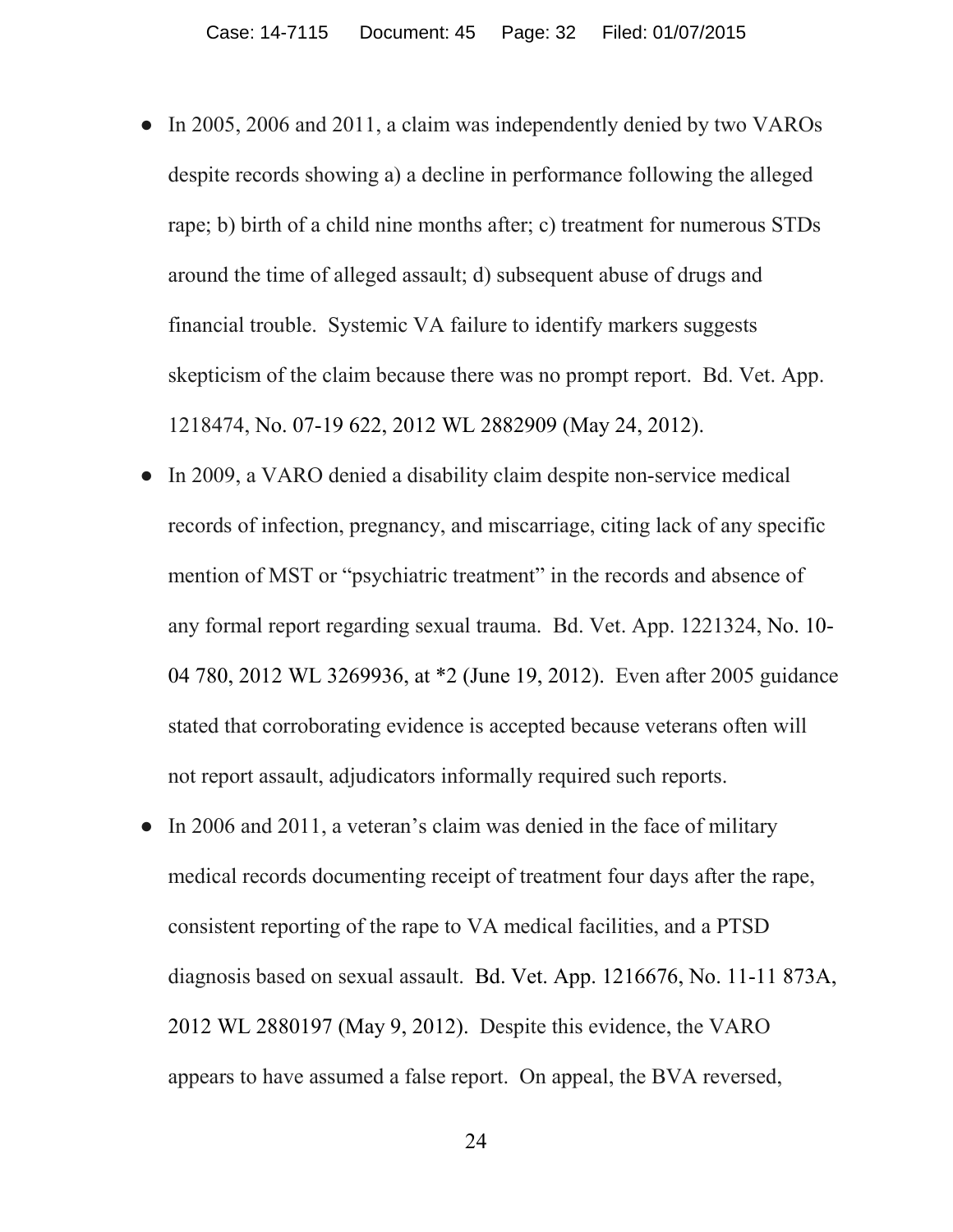stating that "[n]o competent medical professional has found that the Veteran's subjective history was unreliable." *Id.* at \*4.

- Ɣ This Court held in *AZ v. Shinseki* that VAROs, the BVA, and the CAVC all improperly rejected two MST survivors' claims, interpreting lack of service records or formal reports as evidence against the claims. 731 F.3d 1303, 1318 (Fed. Cir. 2013). While the claims were initially made in 2004, VA defended these interpretations through 2012, even following what VA describes as its "aggressive nationwide training initiative" in 2011. A209. In both cases, corroborating evidence was dismissed due to skepticism of credibility of victims' testimony, even when reported by others:
	- o Veteran AZ became pregnant from a sexual assault and disclosed assaults to family members. The BVA rejected medical records of the veteran's pregnancy as not corroborative because they did not note that she sought treatment for assault. It also dismissed her family's statements because no one claimed to have witnessed the assault, making their statements "'not as probative as. . . records that do not reflect that the Veteran was assaulted while on active duty.'" *AZ*, 731 F.3d at 1307 (citation omitted). The CAVC affirmed, concluding this biased weighting of evidence was within adjudicators' discretion. *AZ v. Shinseki*, No. 10-2393, 2011 WL 5970973, at \*1, \*3-4 (Vet. App.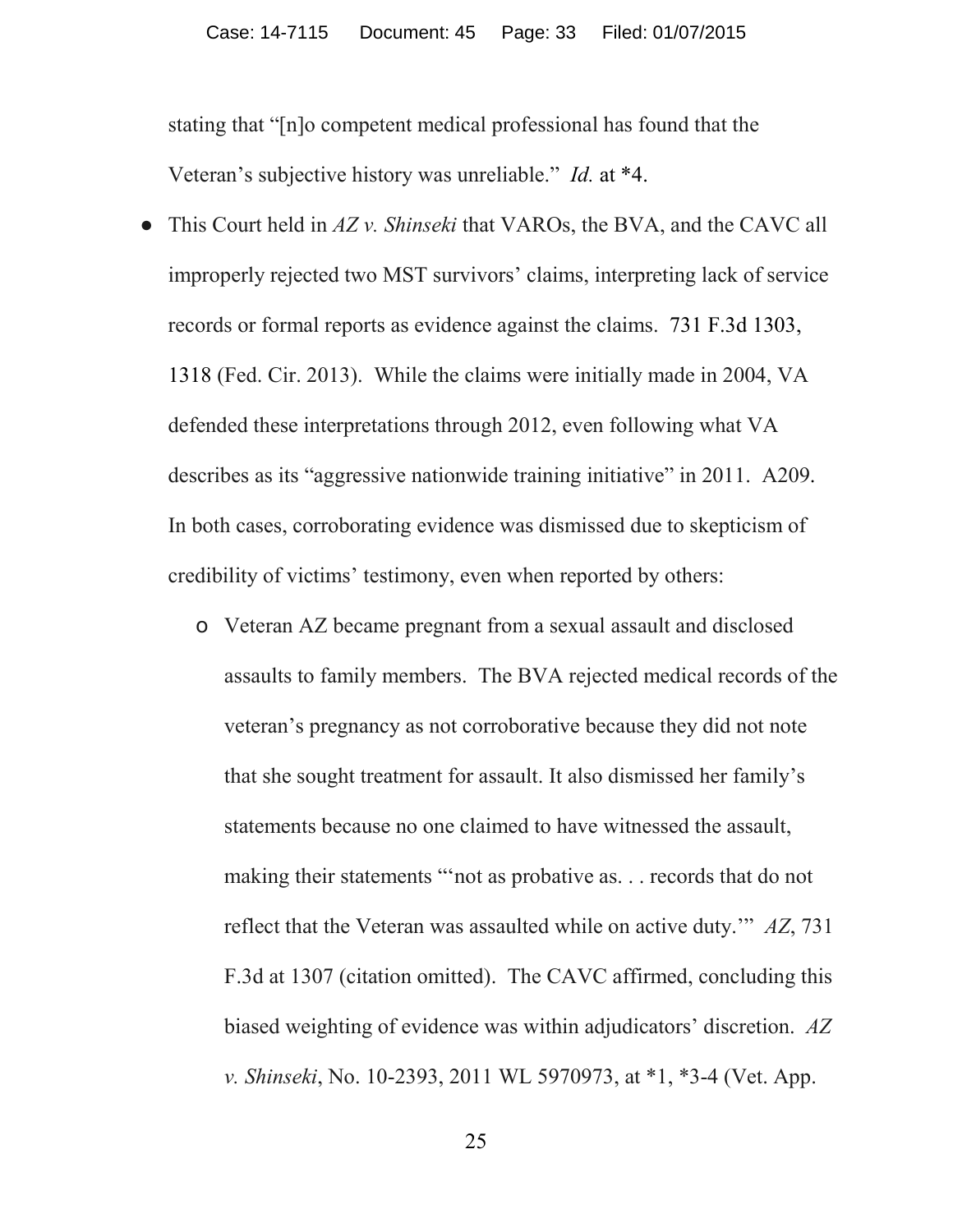Nov. 28, 2011), *vacated and remanded*, 731 F.3d 1303 (Fed. Cir. 2013).

- o Veteran AY provided statements from four people to whom she had disclosed the assault during service, two of whom described AY's consideration of suicide and subsequent suicide attempt. The BVA rejected this evidence, finding that lack of a formal report or record of psychiatric treatment contradicted the lay statements. The BVA concluded that the statements were not credible because they were not eyewitness accounts and they contradicted records commending AY's service and cheerful demeanor. *AY v. Shinseki*, No. 10-2390, 2014 WL 496858, at \*2-4 (Vet. App. Feb. 4, 2014).
- In 2012, a veteran's claim was denied based on factors perceived as conflicting with typical victim behavior, including failure to report sexual assault for several years, strong performance reviews, and the veteran's desire to stay in the military. Bd. Vet. App. 1214746, No. 09-34 322, 2012 WL 2316006 (Apr. 24, 2012).
- In 2014, GAO documented numerous examples of adjudicators imposing personal conceptions of credible evidence. A232; A235-36. One adjudicator established an unauthorized prompt reporting requirement, stating that she only approves a marker "if it occurred within 2 months of the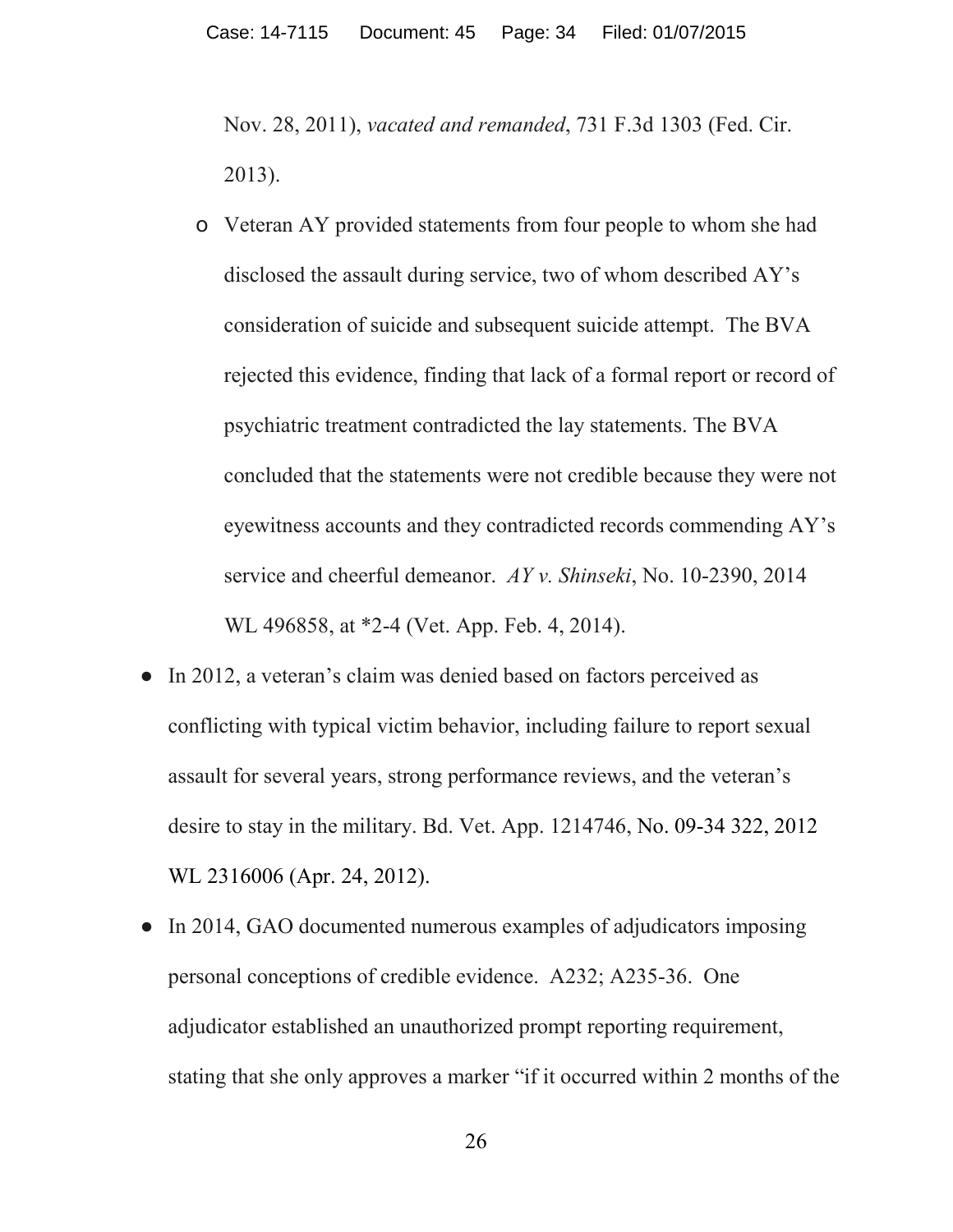stated MST incident" despite VA having set no "specific time frame for markers." A236.

Adjudicators' consistent reliance on stereotypes in their assessments, and VA's defense of many of these stereotypes until reversed by this Court, show that mere directives to give more weight to specific types of corroboration cannot effectively subvert the rape myths embedded in 3.304(f)(5).

Nevertheless, VA's most recent memo in 2013 holds fast to this same decision-making model. While it again instructs officers to examine secondary evidence, VA grants explicit discretion to privilege evidence as they see fit: "there is no bright line test," but "[t]he totality of the evidence as it relates to the Veteran's credibility must be considered and weighted by the rater." A50-51. Although one tool in VA's record emphasized that adjudicators must "recognize [their] attitude towards personal assault" so as to "avoid any preconceptions about veterans and decide the case objectively," it does not address how these views affect identification or weighting of markers; the only examples of implicit bias refer to negative inferences about sexual history or dismissals of reports of assaults that do not appear "serious or threatening" to the adjudicator. A283.

Thus, VA's denial of the petition was based only on a conclusory assertion of improvement in decision-making. It did not address the bias and stereotyping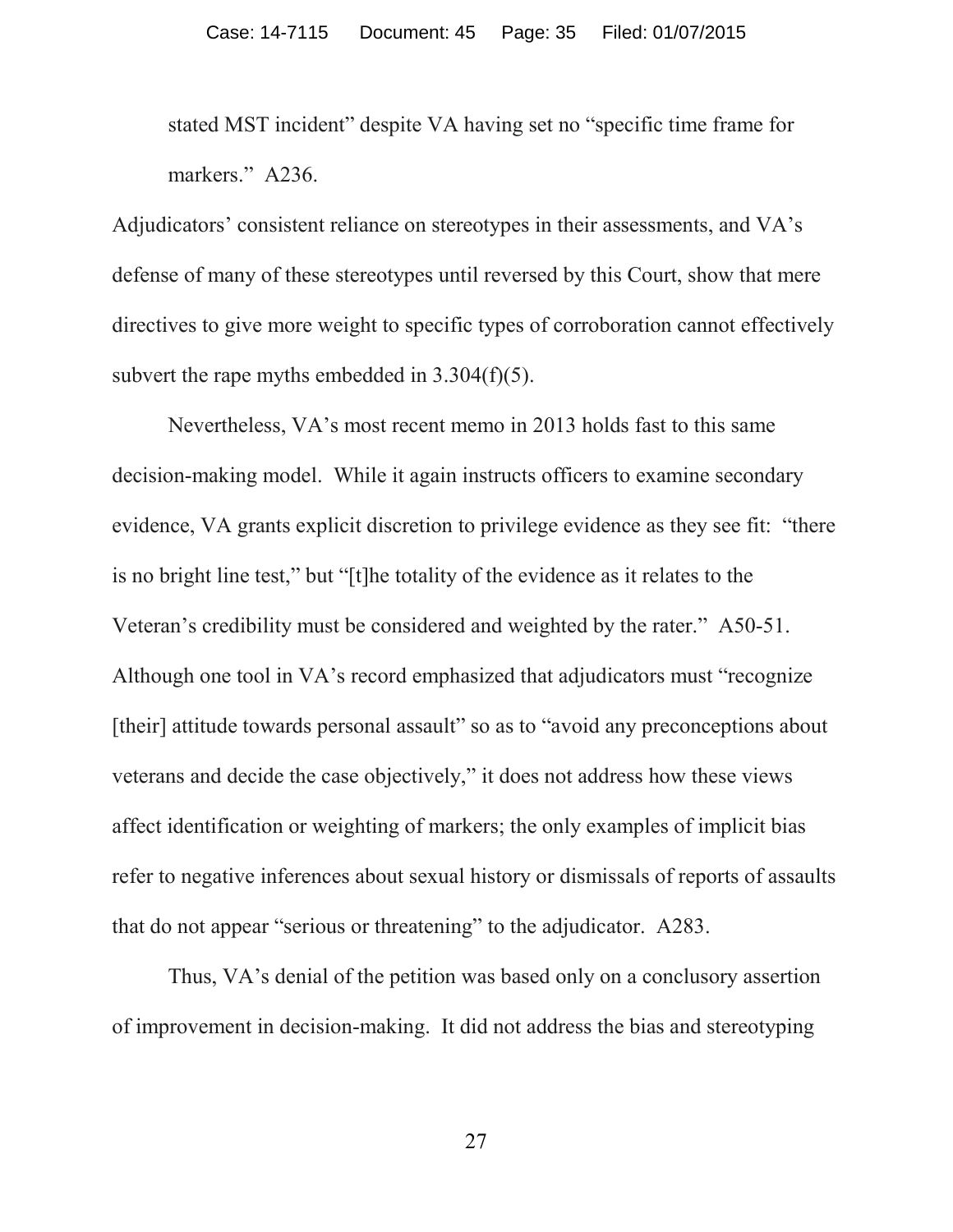that has resulted in the arbitrary and discriminatory process experienced by many veterans and thereby cannot be upheld as a reasonable weighing of relevant factors.

<span id="page-35-0"></span>III. THE VA'S DENIAL OF THE PETITION AND CONTINUED ENFORCEMENT OF § 3.304(F) VIOLATES THE EQUAL PROTECTION GUARANTEE OF THE U.S. CONSTITUTION.

Section 3.304(f) violates the equal protection guarantee. In addition to the equal protection arguments made by Petitioners, Pet'r Br. 37, courts have recognized that governmental policies and practices relating to victims of genderbased violence can constitute unconstitutional sex discrimination when: 1) there is a policy that treats victims differently from others who are similarly situated; 2) discrimination against women is a motivating factor; and 3) the victims were injured by the policy. *See, e.g.*, *Balistreri v. Pacifica Police Dep't,* 901 F.2d 696, 701-02 (9th Cir. 1988*)*; *Hynson v. City of Chester Legal Dep't*, 864 F.2d 1026, 1029-31 (3d Cir. 1988); *Watson v. City of Kansas City, Kan.*, 857 F.2d 690, 696-97 (10th Cir. 1988); *Smith v. City of Elyria*, 857 F. Supp. 1203, 1211-12 (N.D. Ohio 1994); *Thurman v. City of Torrington*, 595 F. Supp. 1521, 1526-29 (D. Conn. 1984); *see also* Julie Goldscheid, *Rethinking Civil Rights and Gender Violence*, 14 Geo. J. Gender & L. 43 (2013). When these elements are met, the government must show that the policy survives heightened scrutiny  $-$  i.e., that there is an "exceedingly persuasive justification," and that the policy serves "important governmental objectives and that the discriminatory means employed are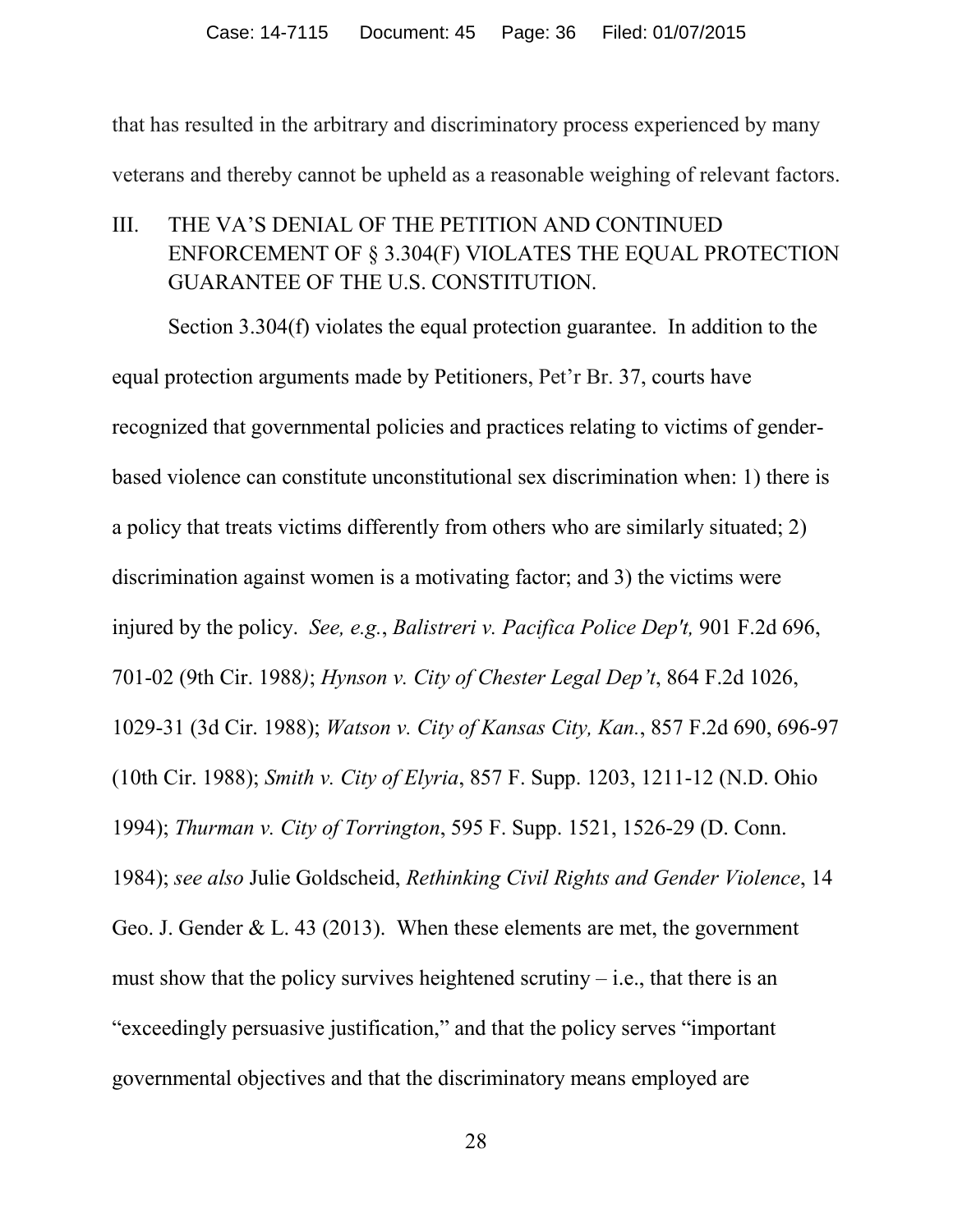substantially related to the achievement of those objectives." *United States v. Virginia*, 518 U.S. 515, 524 (1996) (citations omitted); *see also Navarro v. Block,*  72 F.3d 712, 715-16 (9th Cir. 1995)*, as amended on denial of reh'g* (9th Cir. Jan. 12, 1996).

Discriminatory intent against women can be established through evidence of gender stereotyping and disproportionate impact of the policy on women. Courts have routinely concluded that governmental actions based on stereotypes about victims are evidence of discriminatory intent. *See, e.g.*, *Balistreri*, 901 F.2d at 701; *Watson*, 857 F.2d at 696; *Smith*, 857 F. Supp. at 1212. Similarly, the Department of Justice has found equal protection violations when police officers investigated sexual violence complaints according to stereotypes about sexual violence, including making statements that assumed complainants were lying and discrediting complaints when there was little physical evidence, a prompt complaint was not filed, alcohol was consumed, or victims could not remember all the details of the incident. U.S. Dep't of Justice, Civil Rights Div., *Investigation of the Missoula Police Department Findings Letter* (2013); U.S. Dep't of Justice, Civil Rights Div., *Investigation of the New Orleans Police Department* 32-33, 43- 51(2011); U.S. Dep't of Justice, Civil Rights Div., *Investigation of the Puerto Rico Police Department* 54, 57-58 (2011). Courts also look to discriminatory impact of a policy as further support of a finding of discriminatory intent. *United States v.*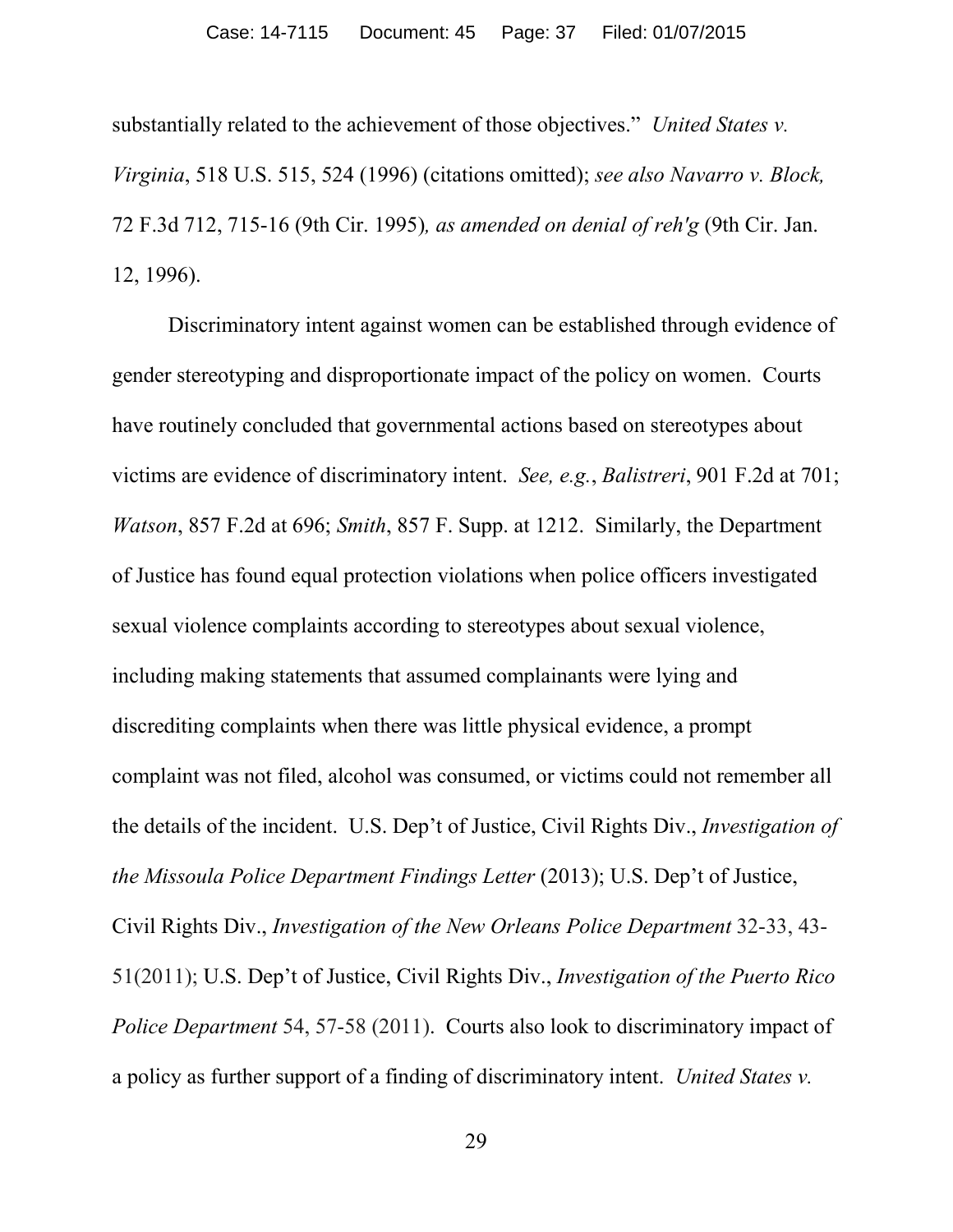*Armstrong*, 517 U.S. 456, 467 (1996); *Watson*, 857 F.2d at 696-97; *Smith*, 857 F. Supp. at 1212.

Section 3.304(f)(5) violates the right to equal protection. It places a greater burden on MST claimants and injures them because of the resulting lower grant rate. As discussed *supra*, it adopts rape myths and gender stereotypes about sexual violence victims that support a finding of intentional discrimination against women. The heavier evidentiary burden set out in the MST-PTSD regulation also disproportionately impacts women. Although women account for only about 5% of PTSD-based disability claims, Sayer, *supra*, at 700, and filed about 5% of claims for PTSD related to causes other than MST, A172, women are disproportionately affected when it comes to MST. They filed approximately 66% of all MST-related PTSD claims from fiscal years 2008 to 2012, *id.*, and thus faced the consistently higher denial rates for PTSD disability claims based on MST. A116 (stating that the grant rate for MST-PTSD claims was 38%, and after training initiatives, stood at 52% in February 2013, compared to 59% grant rate for all PTSD claims); *see also* A173 (showing that between fiscal years 2008 and 2012, grant rates for non-MST-related PTSD claims were between 16-29% higher than for MST-PTSD claims). And because nearly all disability claims filed in relation to MST are based on PTSD, A225 (showing that 93.5% of MST disability claims are based on PTSD, 6.5% on other mental health disabilities), the regulation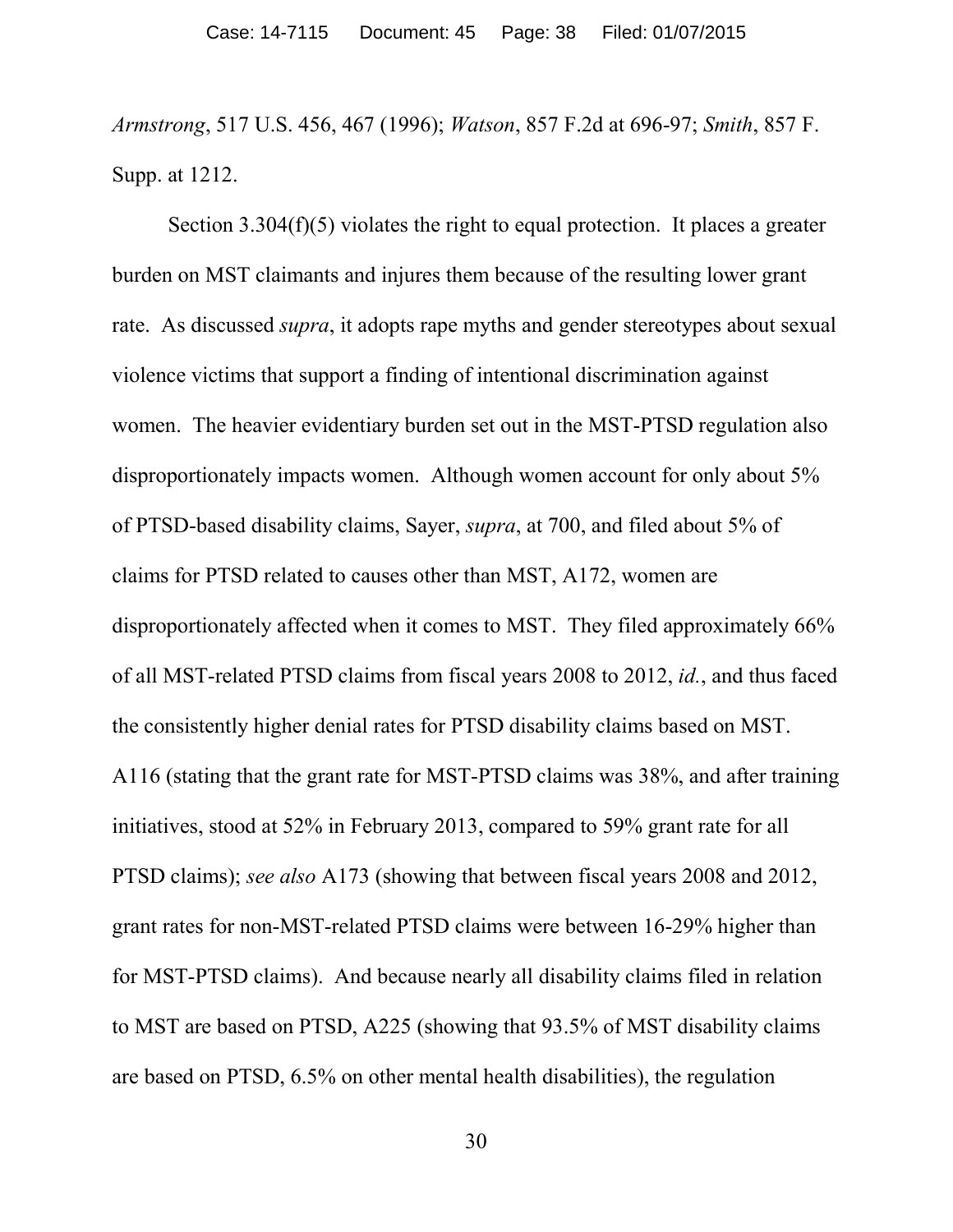disproportionately impacts women veterans' claims and thus discriminates based on sex. *See, e.g.*, Dep't of Veterans Affairs Office of Inspector Gen., *Review of Combat Stress in Women Veterans Receiving VA Health Care and Disability Benefits* 65 (2010) (finding that VA denied 49.8% of women's claims for serviceconnected disability compensation, compared to 37.7% of men's claims).

VA has not offered any exceedingly persuasive justification compelling corroboration. *Amici* are not aware of another federal regulation that demands corroboration of sexual assault survivors, but not others, when extending benefits. Indeed, HUD interpreted the Violence Against Women Act to give access to important housing protections and federally-subsidized housing, such as public housing and Section 8 housing, based on self-certification alone. 24 C.F.R. § 5.2007(b)(1) (2014). While the statute lists forms of third party verification that could prove the occurrence of sexual violence, 42 U.S.C. § 14043e-11(c)(3), HUD concluded that "an individual requesting protection cannot be required to provide third-party documentation." HUD Programs: Violence Against Women Act Conforming Amendments, 75 Fed. Reg. 66251, 66251 (Oct. 27, 2010). VA should likewise accept a veteran's lay testimony rather than continue to discriminate against MST survivors.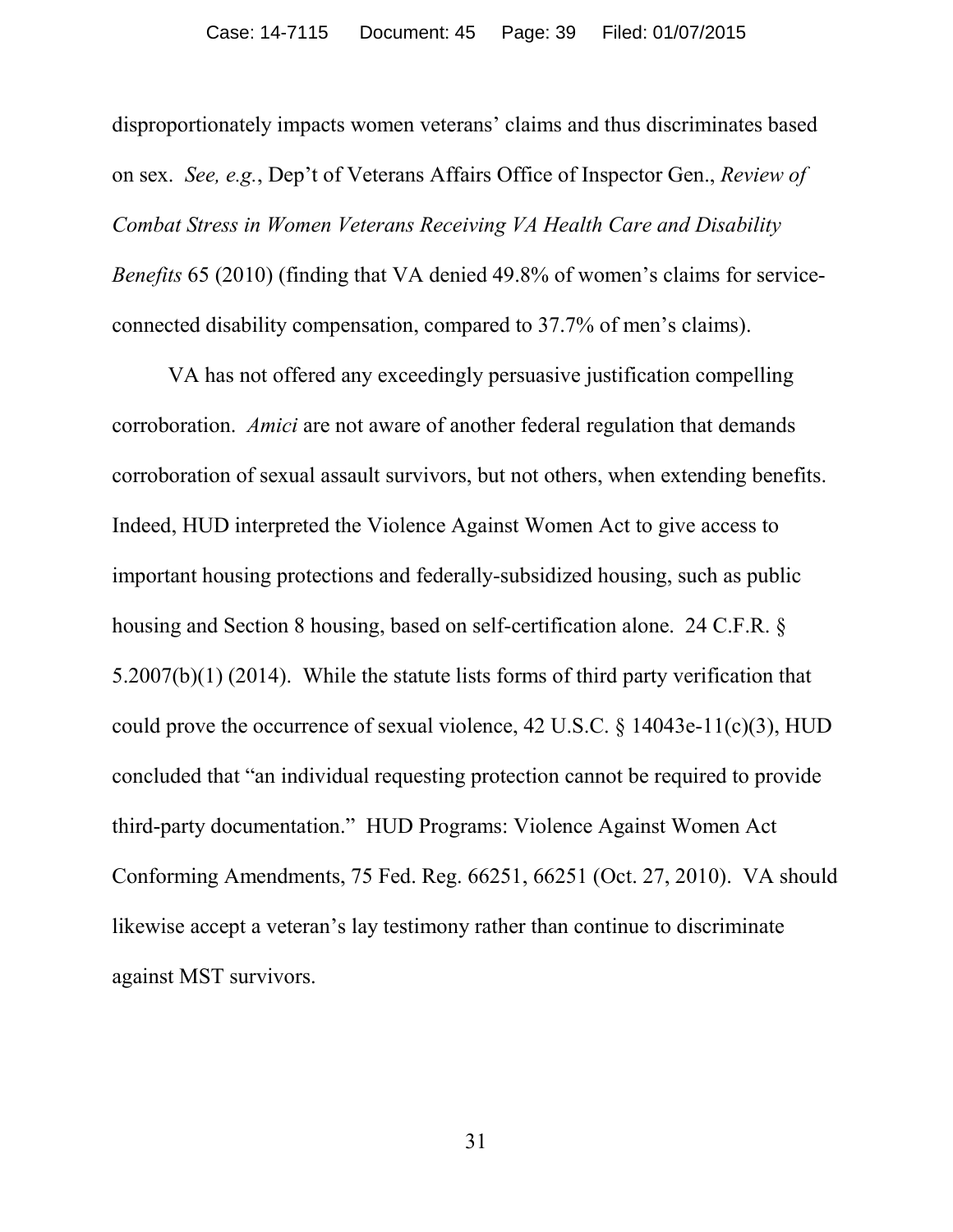## **CONCLUSION**

For the reasons stated above and by Petitioners, the VA should initiate new

rule-making.

Respectfully submitted,

Dated: January 7, 2015 /s/ *Sandra S. Park* 

Sandra S. Park Michaela L. Wallin Lenora M. Lapidus American Civil Liberties Union Foundation 125 Broad Street  $-18^{th}$  Floor New York, NY 10004 (212) 519-7871 spark@aclu.org

*Counsel for Amici Curiae*  American Civil Liberties Union Foundation, National Alliance to End Sexual Violence, Protect Our Defenders, Futures Without Violence, and National Center on Domestic and Sexual Violence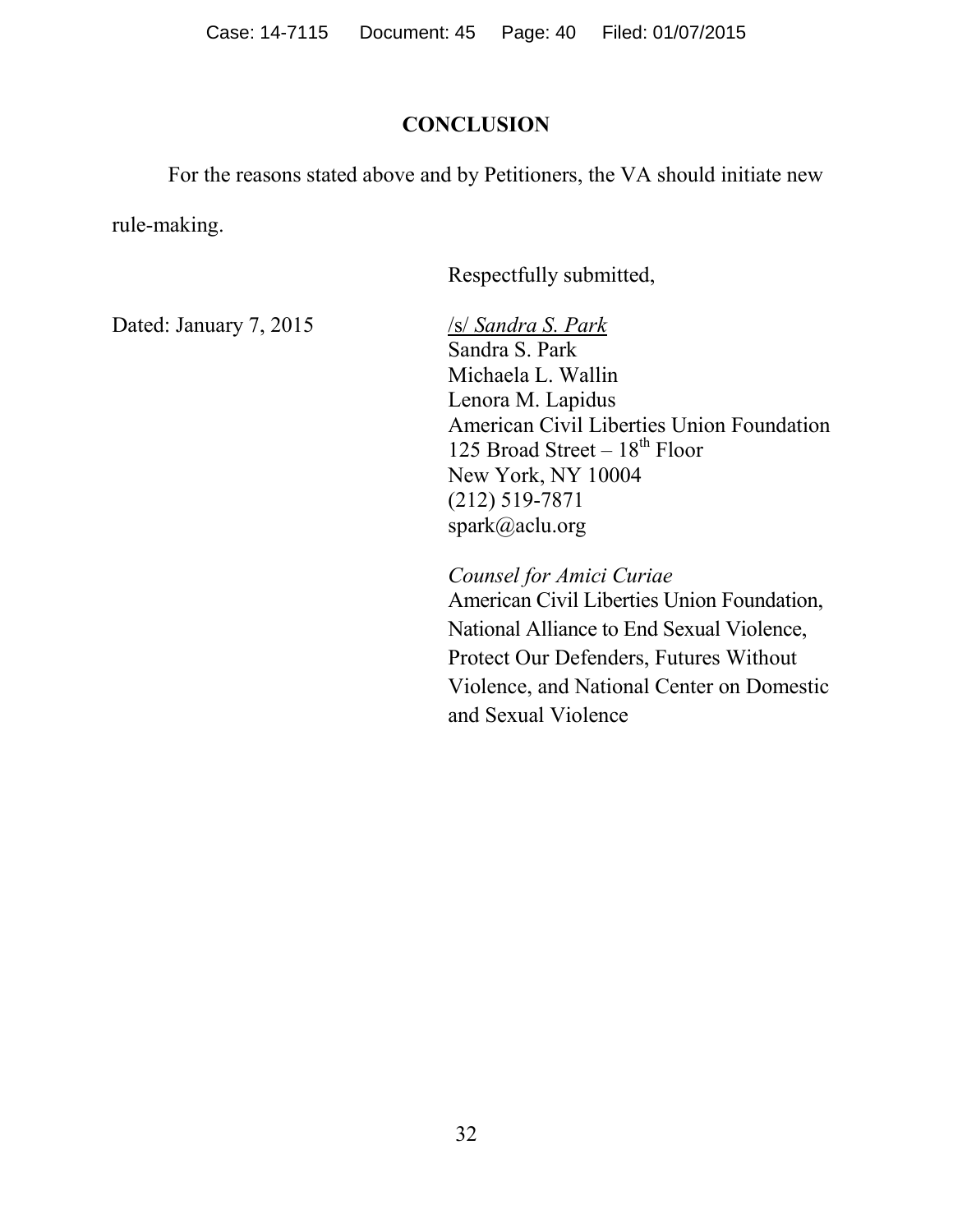# **No. 14-7115**

# **IN THE UNITED STATES COURT OF APPEALS FOR THE FEDERAL CIRCUIT**

SERVICE WOMEN'S ACTION NETWORK, et al.

v.

# SECRETARY OF VETERANS AFFAIRS

# **Certificate of Compliance with Type-Volume Limitation, Typeface Requirements and Type Style Requirements**

1. This corrected brief complies with the type-volume limitation of Fed. R. App.

P.  $32(a)(7)(B)$  because:

This brief contains 6,998 words, excluding the parts of the brief exempted

by Fed. R. App. P.  $32(A)(7)(B)(iii)$ .

2. This brief complies with the typeface requirements of Fed. R. App. P. 32(a)(5)

and the type style requirements of Fed. R. App. P. 32(a)(6) because:

This brief has been prepared in a proportionally spaced typeface using

Microsoft Word in 14 point Times New Roman.

Dated: January 7, 2015 /s/ *Sandra S. Park* 

Sandra S. Park American Civil Liberties Union Foundation 125 Broad St.  $18^{th}$  Floor New York, NY 10004 (212) 519-7871 spark@aclu.org